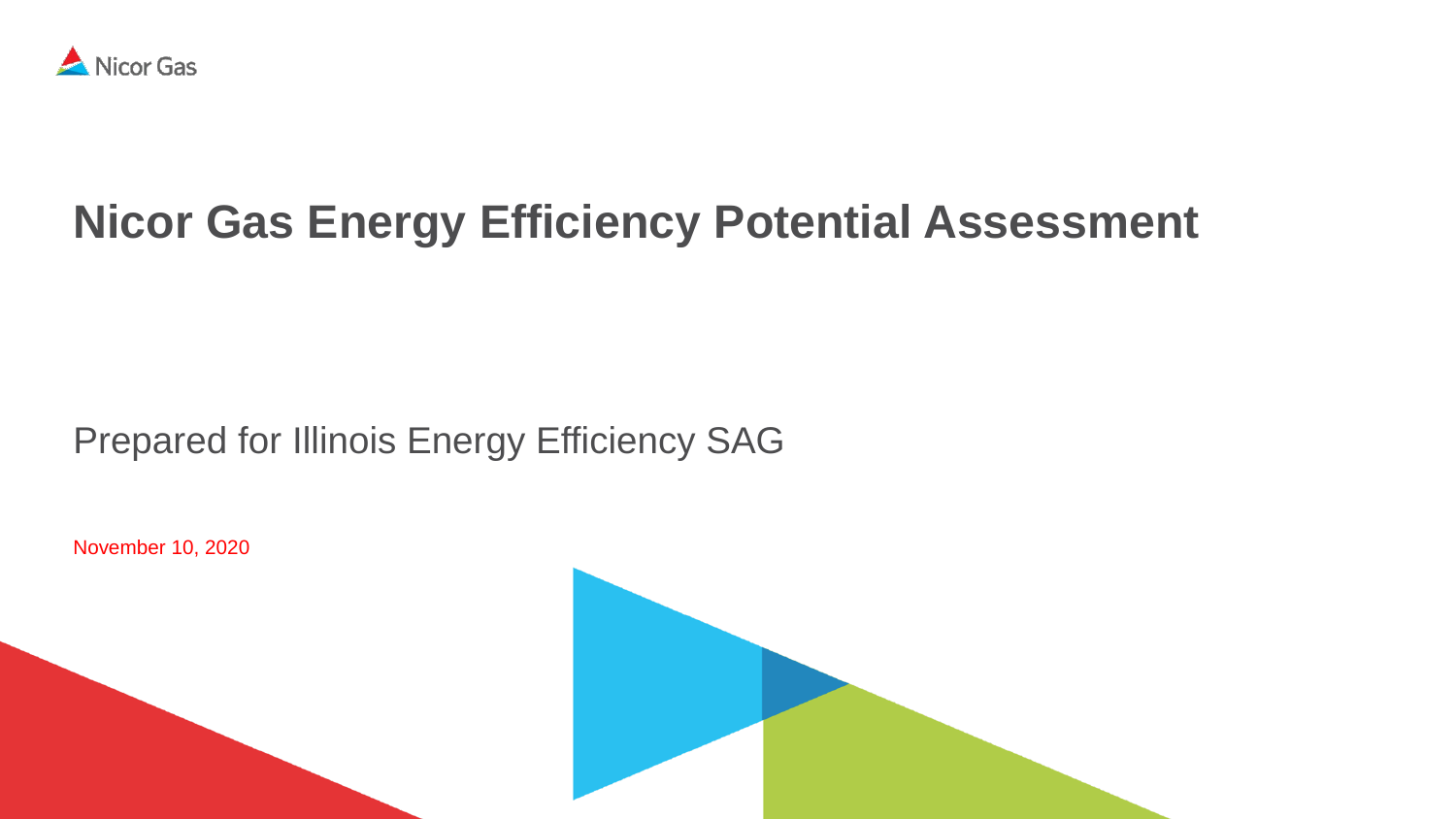## **AGENDA**

- Study Approach
- Market Characterization Findings
- Adoption Curves
- EE Potential Findings

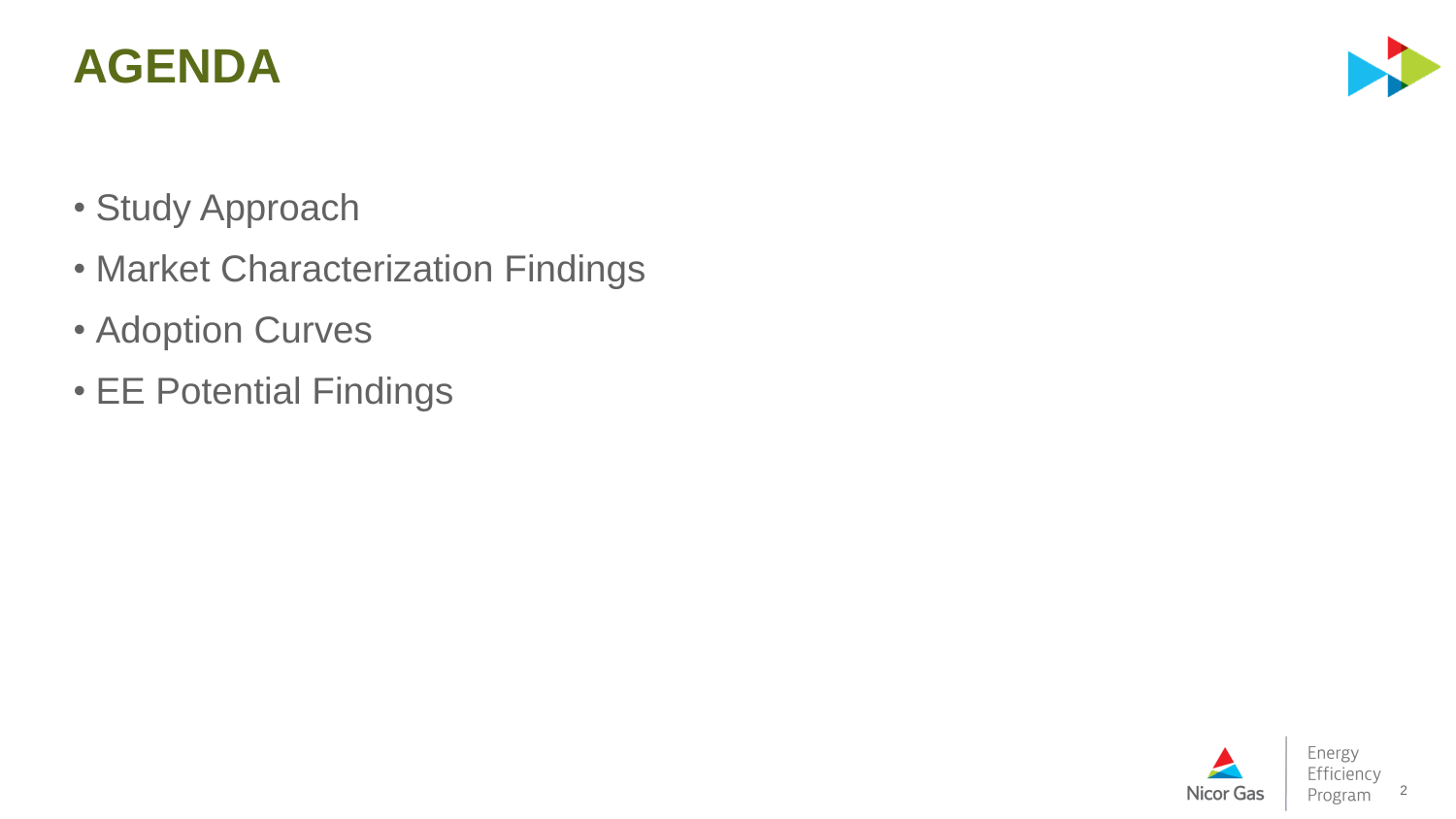# **Study Approach**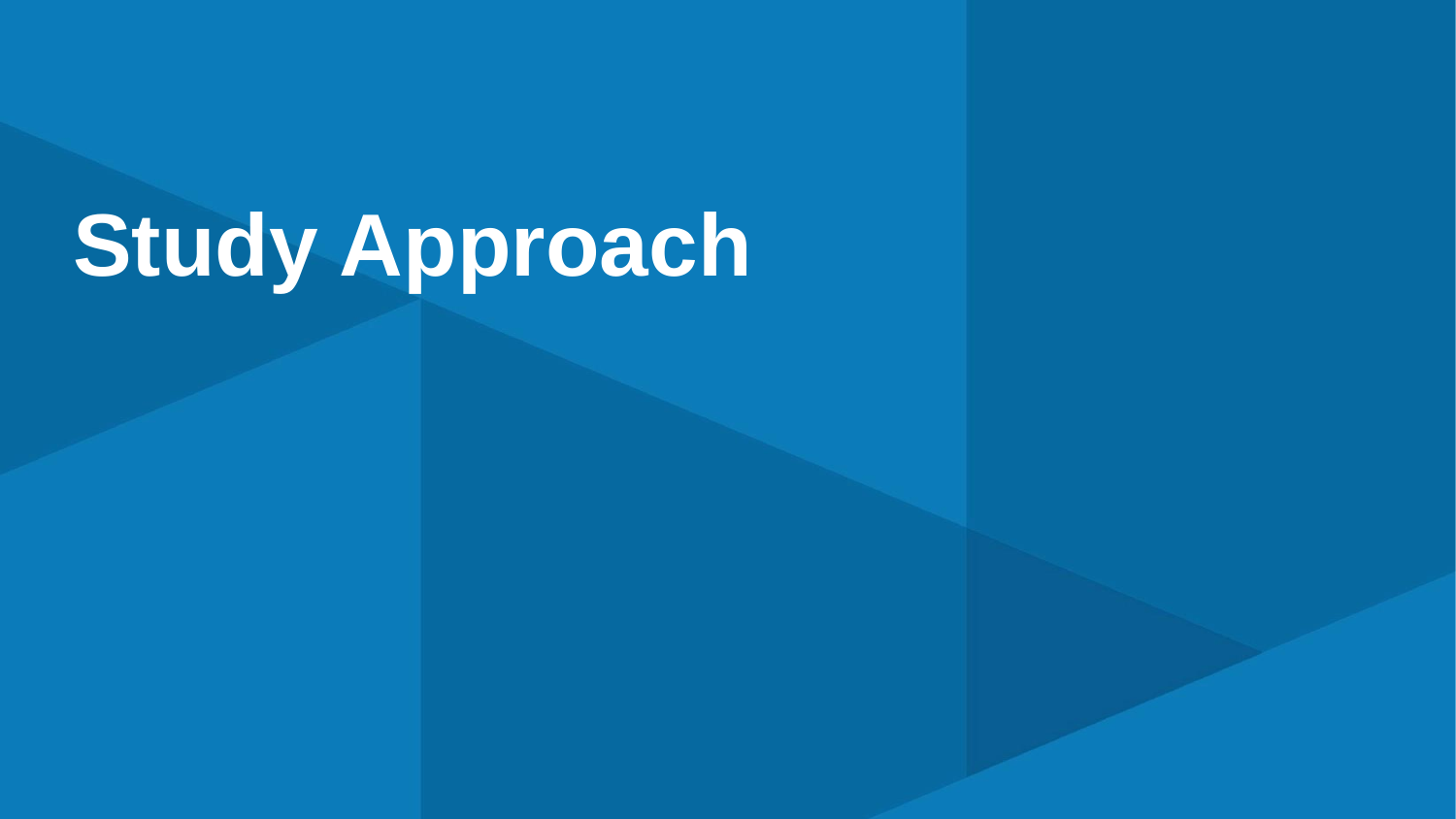# Study Team

### ▪ **Nicor Gas staff**

- Randy Opdyke project oversight
- Charles Parilla, Bruce Liu analysts

### ▪ **KBH Consulting**

▪ Tyler Hammer – project manager / subject matter expert

### • **First Tracks Consulting Service**

• Ted Weaver – subject matter expert

#### Nicor Gas' TEAPot Tool used for stock forecast and potential modeling





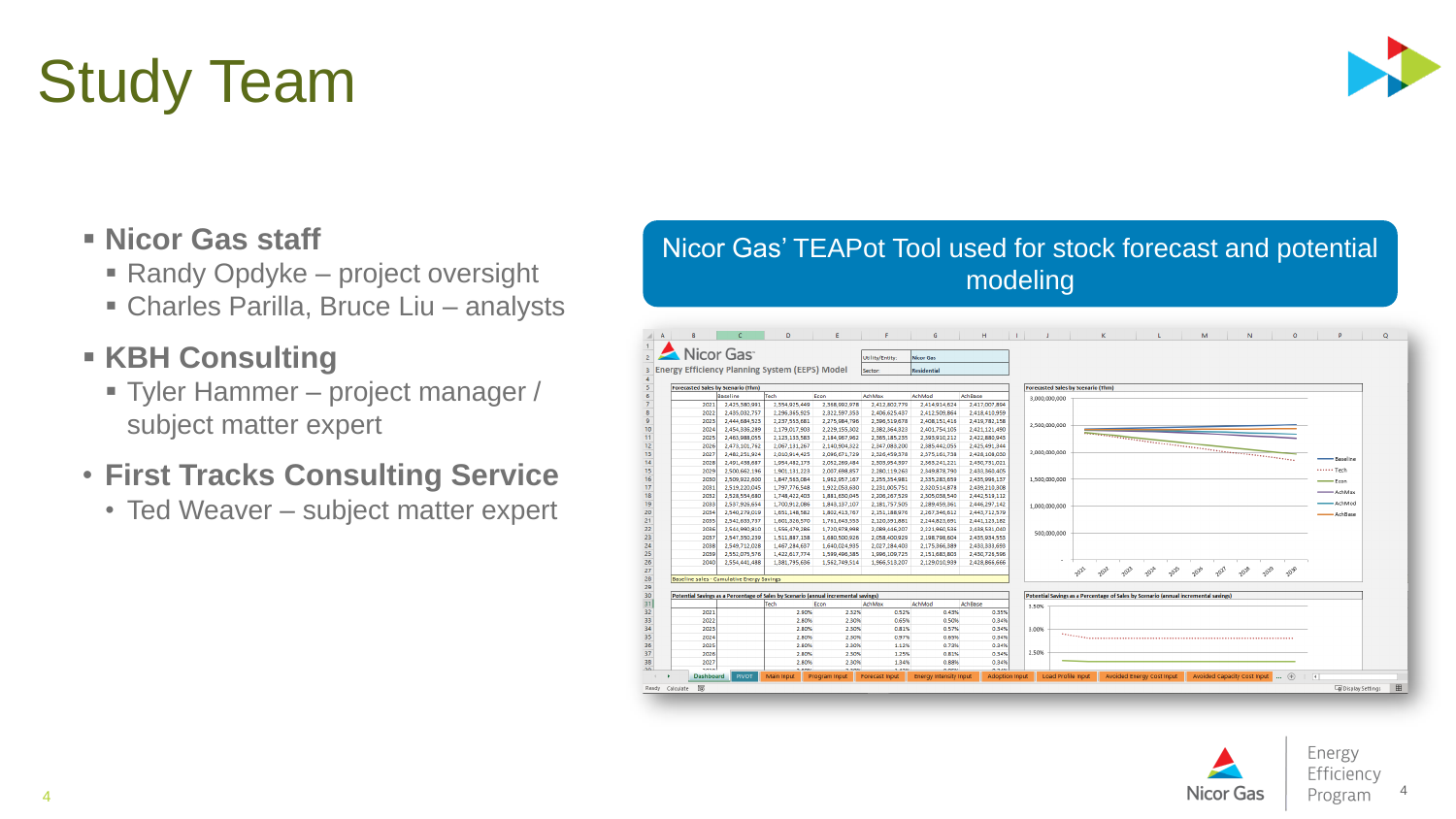## General Methodology





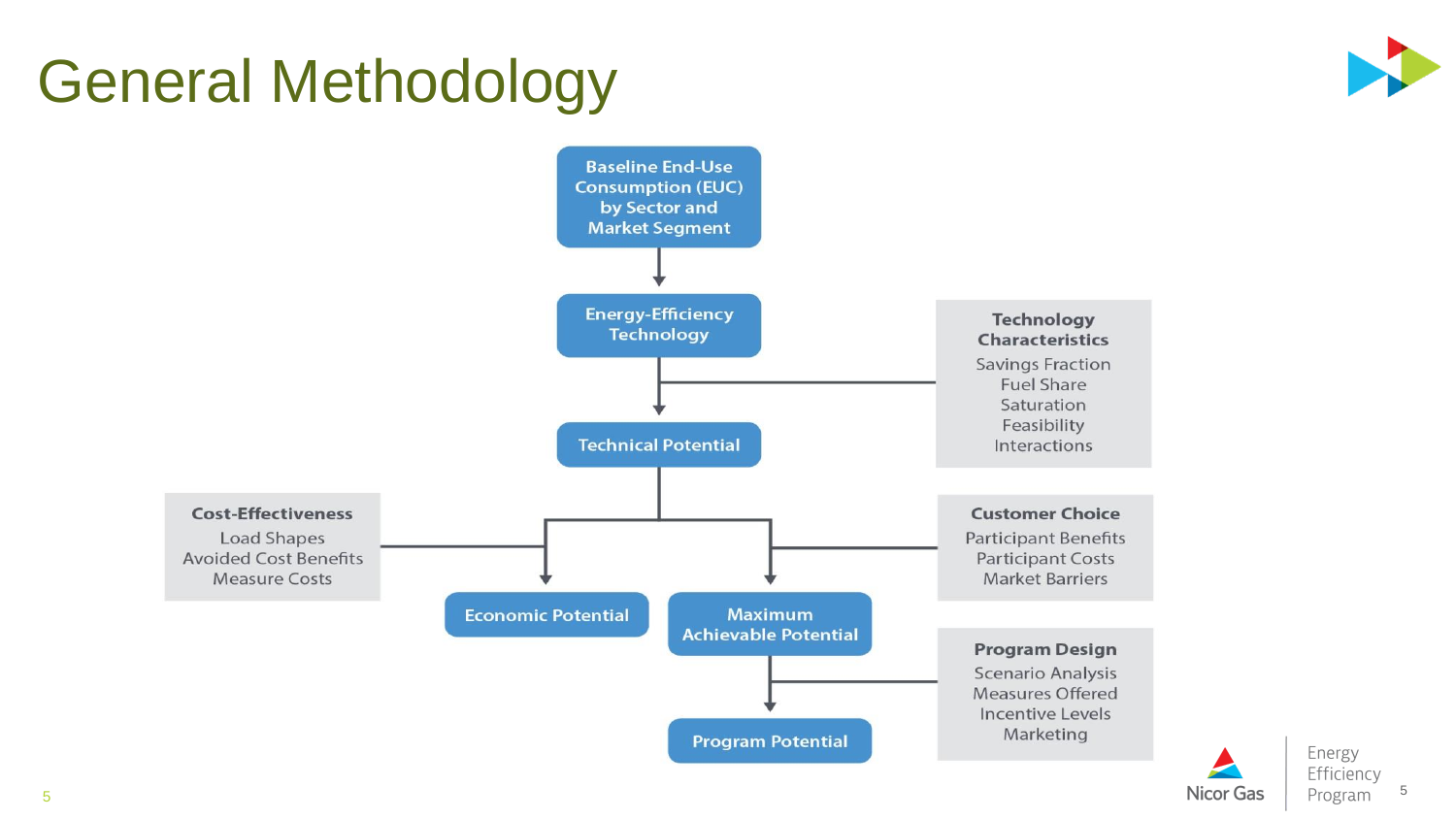## Potential Assessment - Types



| <b>Not</b><br>Technically<br><b>Feasible</b>        | <b>Technical Potential</b>              |                                  |                                                              |                          |  |
|-----------------------------------------------------|-----------------------------------------|----------------------------------|--------------------------------------------------------------|--------------------------|--|
| <b>Not</b><br><b>Technically</b><br><b>Feasible</b> | <b>Not</b><br>Cost-<br><b>Effective</b> | <b>Economic Potential</b>        |                                                              |                          |  |
| <b>Not</b><br>Technically<br><b>Feasible</b>        | <b>Not</b><br>Cost-<br><b>Effective</b> | <b>Market</b><br><b>Barriers</b> | <b>Achievable Potential</b>                                  |                          |  |
| <b>Not</b><br><b>Technically</b><br><b>Feasible</b> | <b>Not</b><br>Cost-<br><b>Effective</b> | <b>Market</b><br><b>Barriers</b> | <b>Budget &amp;</b><br><b>Planning</b><br><b>Constraints</b> | <b>Program Potential</b> |  |



6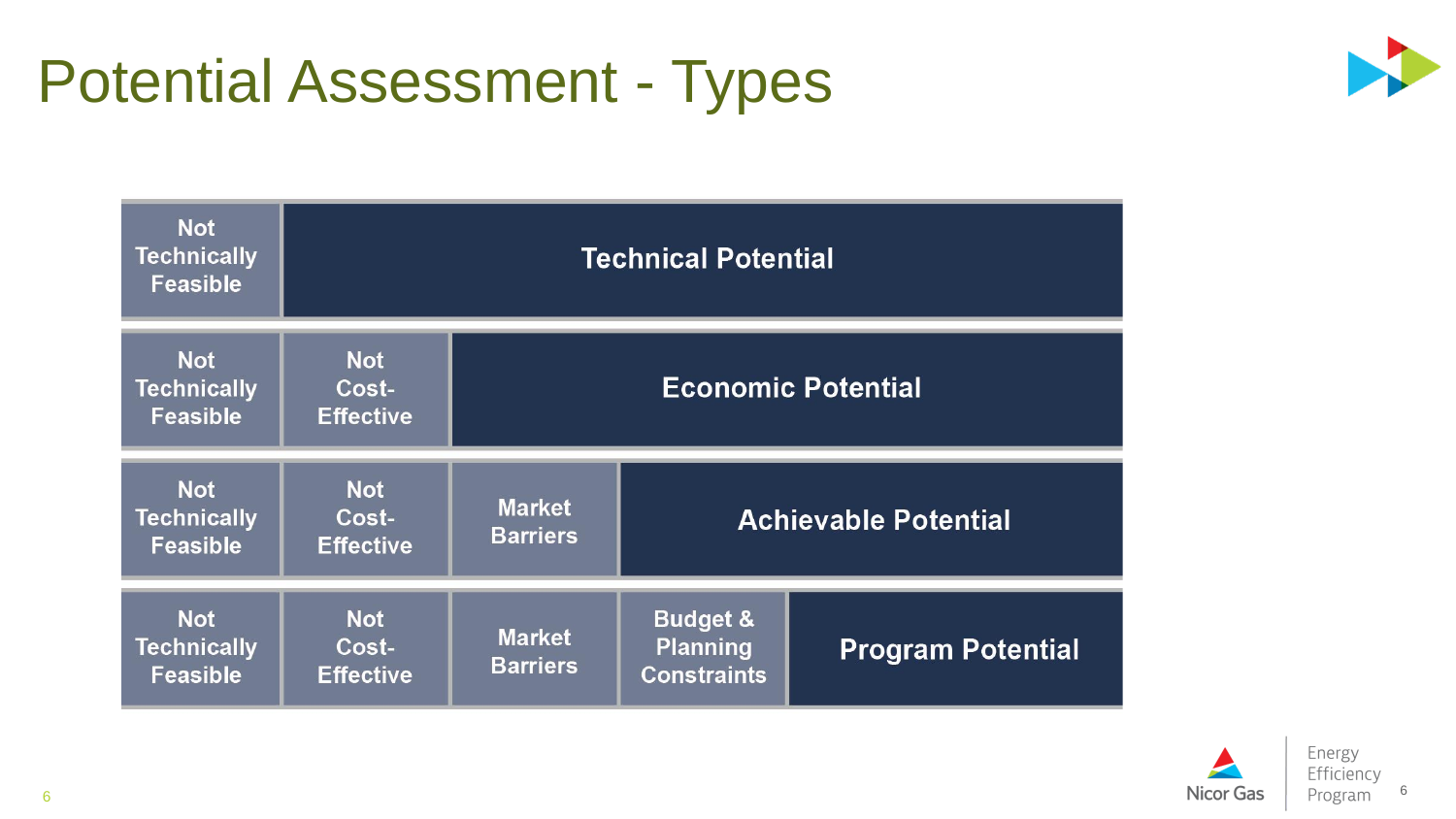## Study Data Sources



| <b>Model Parameter</b>         | <b>Key Data Sources</b>                                      |
|--------------------------------|--------------------------------------------------------------|
| <b>Measure Parameters</b>      | <b>IL TRM v9</b>                                             |
| <b>Forecast Disaggregation</b> | Nicor Gas customer billing database                          |
|                                | <b>EIA Energy Consumption Surveys (RECS, CBECS,</b><br>MECS) |
| <b>Market Characterization</b> | <b>Nicor Gas Appliance Saturation Survey</b>                 |
|                                | <b>ComEd Baseline Study</b>                                  |
| <b>Adoption Curves</b>         | Nicor Gas program participation data                         |
|                                | <b>Customer Willingness to Pay benchmark data</b>            |
| <b>Economic Inputs</b>         | Nicor Gas administrative costs, measure rebates              |
|                                | Avoided energy forecasts, discount rates                     |

\* Primary data collection not part of this study

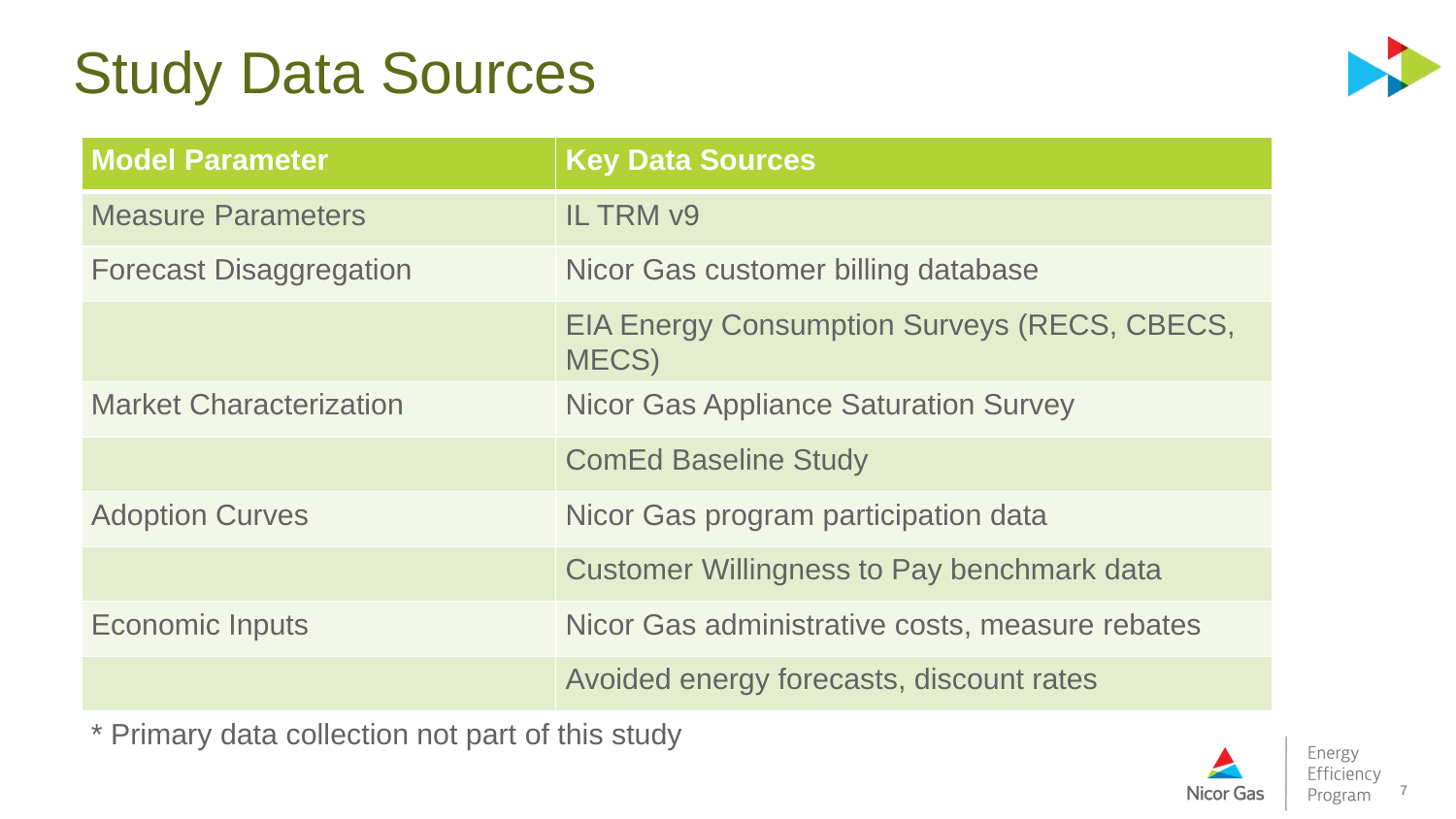



End Use model developed in MS Excel that calculates savings potential via "bottom-up", % of end use load.

Disaggregated energy and stock forecast by sector, segment, end use, equipment type

Comprehensive measure list and parameters using Illinois TRM v9 inputs and algorithms

Nicor Gas-specific economic indices – avoided costs (inclusive of NEBs), discount rate

Adoption Curves by scenario, by sector by equipment type – 66 residential, 81 nonresidential

## Thousands of Model Outputs by



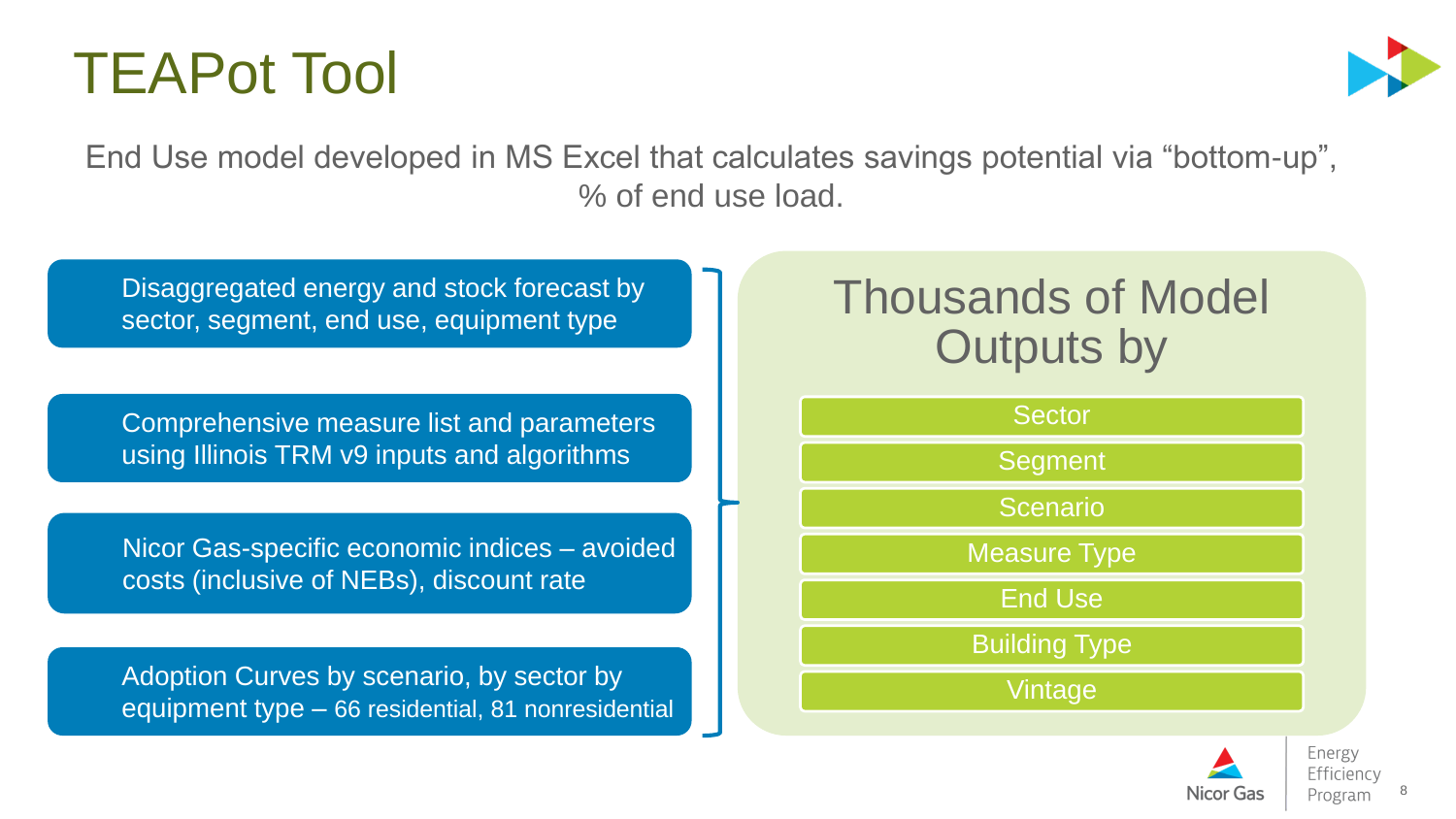## Model Set Up



#### ▪ **Developed 5 model inputs by sector**

- $\blacksquare$  Residential
- **E** Small Commercial
- **Example Commercial**
- Public Sector
- **Industrial**

### ▪ **5 Scenarios run per sector**

- Technical Potential
- Economic Potential
- **E** Achievable/Program Potential
	- Max (100% incremental measure cost incentivized, aggressive program delivery)
	- Moderate (50% incremental measure cost incentivized, moderate program delivery)
	- Base (Program potential, business as usual)

### ▪ **Measure Screening**

■ Measures screened individually at a TRC>0.7 threshold without administrative costs included

### ▪ **Study Horizon**

 $\bullet$  20-year horizon (2021 – 2040), with focus on EEP period of 2022 to 2025

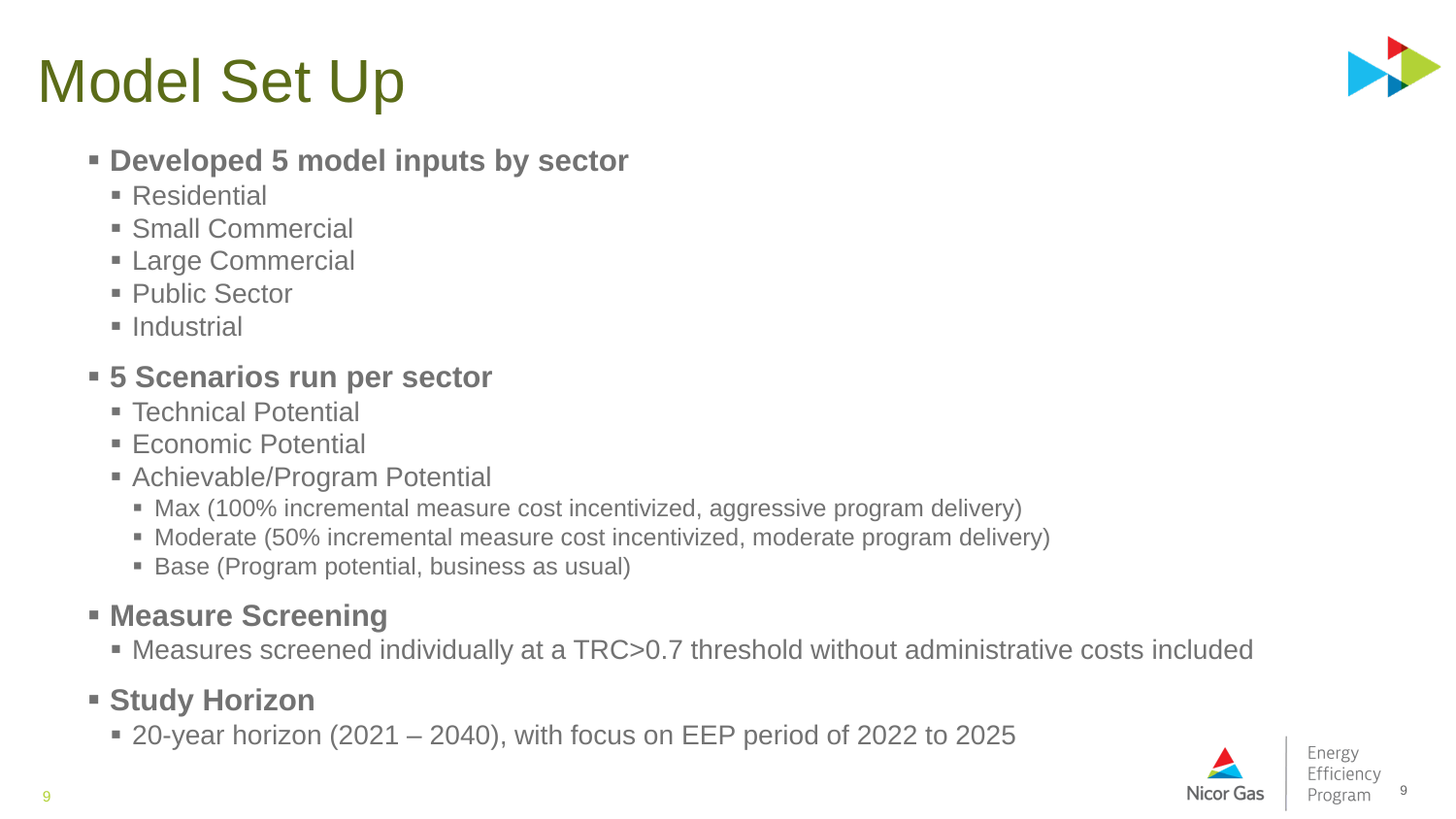## Savings Algorithm



- **Total Number of Households** = total number of eligible households determined by the stock forecast, turnover rate (for replace on burnout equipment measures) and rate of adoption.
- **Base Case Equipment Energy Use Intensity** = the gas used per customer per year by each base-case technology in each market segment. In other words, the base-case equipment EUI is the consumption of the natural gas energy using equipment that the efficient technology replaces or affects.
- **EXATURER 10 Share** = the fraction of the end-use natural gas energy that is applicable for the efficient technology in a given market segment. As an example, for residential water heating, the saturation share would be the fraction of all residential customers that have gas water heating in their household.
- **Remaining Factor** = the fraction of equipment that is not considered to already be energy efficient. To extend the example above, the fraction of gas water heaters that is not already energy efficient.
- **EXPLICADILITY Factor** = the fraction of the applicable units that is technically feasible for conversion to the most efficient available technology from an engineering perspective (i.e., it may not be possible to install tankless water heaters in a home).
- **Exavings Factor** = the percentage reduction in natural gas consumption resulting from the application of the efficient technology.

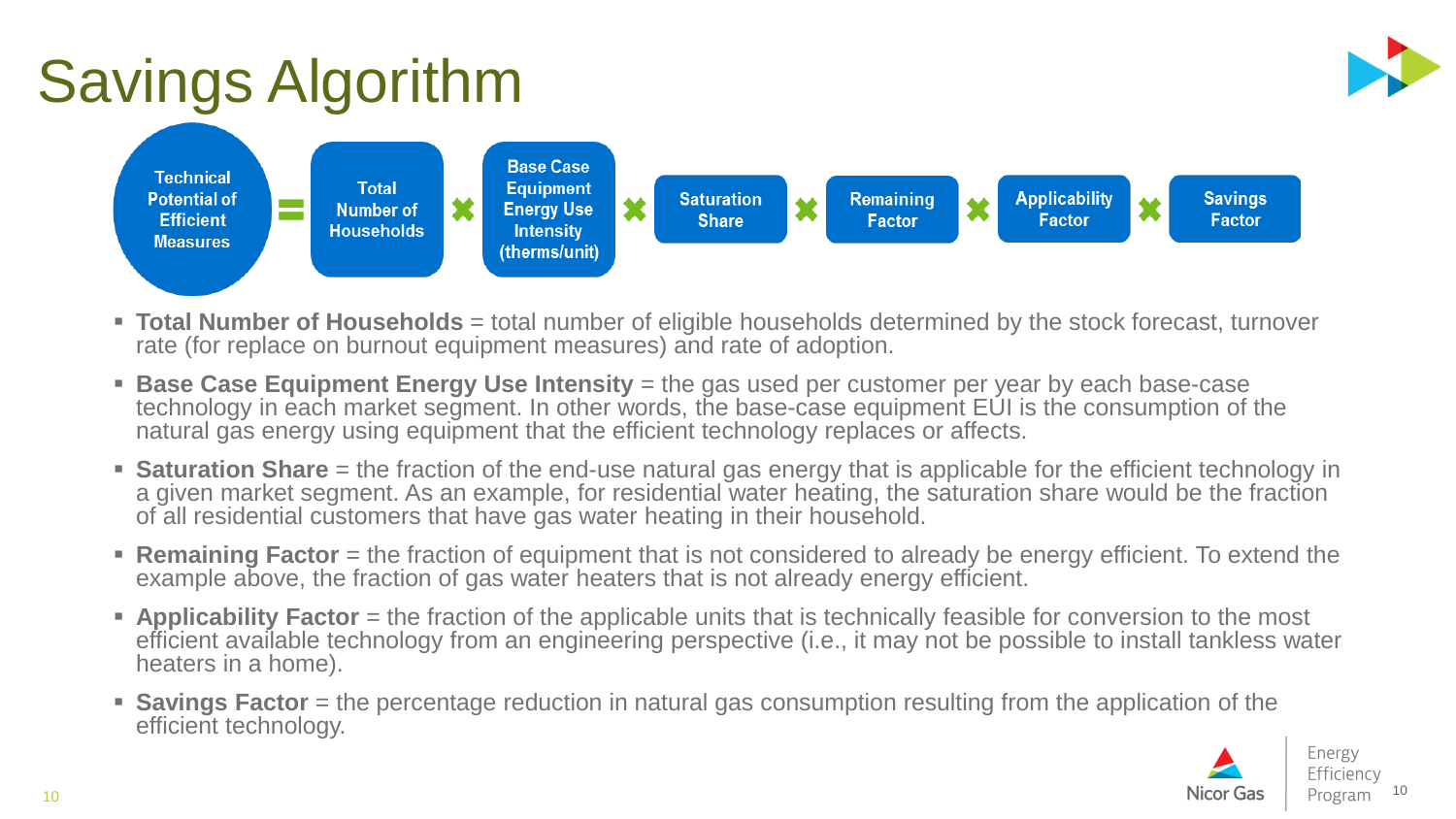## Model Set up - Taxonomy



| <b>List of Segments by Sector</b> |                           |                         |                       |                          |  |
|-----------------------------------|---------------------------|-------------------------|-----------------------|--------------------------|--|
| <b>Residential</b>                | <b>Small Commercial</b>   | <b>Large Commercial</b> | <b>Public Sector</b>  | <b>Industrial</b>        |  |
| <b>SF Low Income</b>              | Assembly                  | Assembly                | College               | <b>Small Mfg</b>         |  |
|                                   |                           |                         | Public Elementary and |                          |  |
| <b>SF Reg Income</b>              | <b>Assisted Living</b>    | <b>Assisted Living</b>  | High School           | arge Mfg                 |  |
| <b>MF Low Income</b>              | College                   | College                 | Hospital              | <b>Small Agriculture</b> |  |
| MF Reg Income                     | <b>Dry Cleaners</b>       | Hospital                | Public Service/Gov't  | Large Agriculture        |  |
| <b>Public Housing Authority</b>   | Grocery                   | _arge Office            | Misc. Commercial      | Small Misc. Industrial   |  |
| Other                             | <b>Healthcare Clinic</b>  | Retail                  |                       | arge Misc. Industrial    |  |
|                                   | Hotel/Motel               | Warehouse               |                       |                          |  |
|                                   | <b>Small Office</b>       |                         |                       |                          |  |
|                                   | <b>Religious Building</b> |                         |                       |                          |  |
|                                   | <b>Restaurant</b>         |                         |                       |                          |  |
|                                   | Retail                    |                         |                       |                          |  |
|                                   | Warehouse                 |                         |                       |                          |  |
|                                   | Misc. Commercial          |                         |                       |                          |  |
|                                   | <b>Private Education</b>  |                         |                       |                          |  |

| <b>List of End Uses by Sector</b> |                         |                         |                      |                     |  |
|-----------------------------------|-------------------------|-------------------------|----------------------|---------------------|--|
| <b>Residential</b>                | <b>Small Commercial</b> | <b>Large Commercial</b> | <b>Public Sector</b> | <b>Industrial</b>   |  |
| Space Heat                        | <b>Space Heat</b>       | <b>Space Heat</b>       | <b>Space Heat</b>    | <b>Space Heat</b>   |  |
| <b>Water Heat</b>                 | <b>Water Heat</b>       | <b>Water Heat</b>       | <b>Water Heat</b>    | <b>Water Heat</b>   |  |
| Cooking                           | Cooking                 | Cooking                 | Cooking              | Cooking             |  |
| Dryers                            | <b>Process Heat</b>     | <b>Process Heat</b>     | <b>Process Heat</b>  | <b>Process Heat</b> |  |
| Fireplace                         | <b>RNG</b>              | <b>RNG</b>              | <b>RNG</b>           | <b>RNG</b>          |  |
| Other                             | Other                   | <b>Other</b>            | Other                | Other               |  |

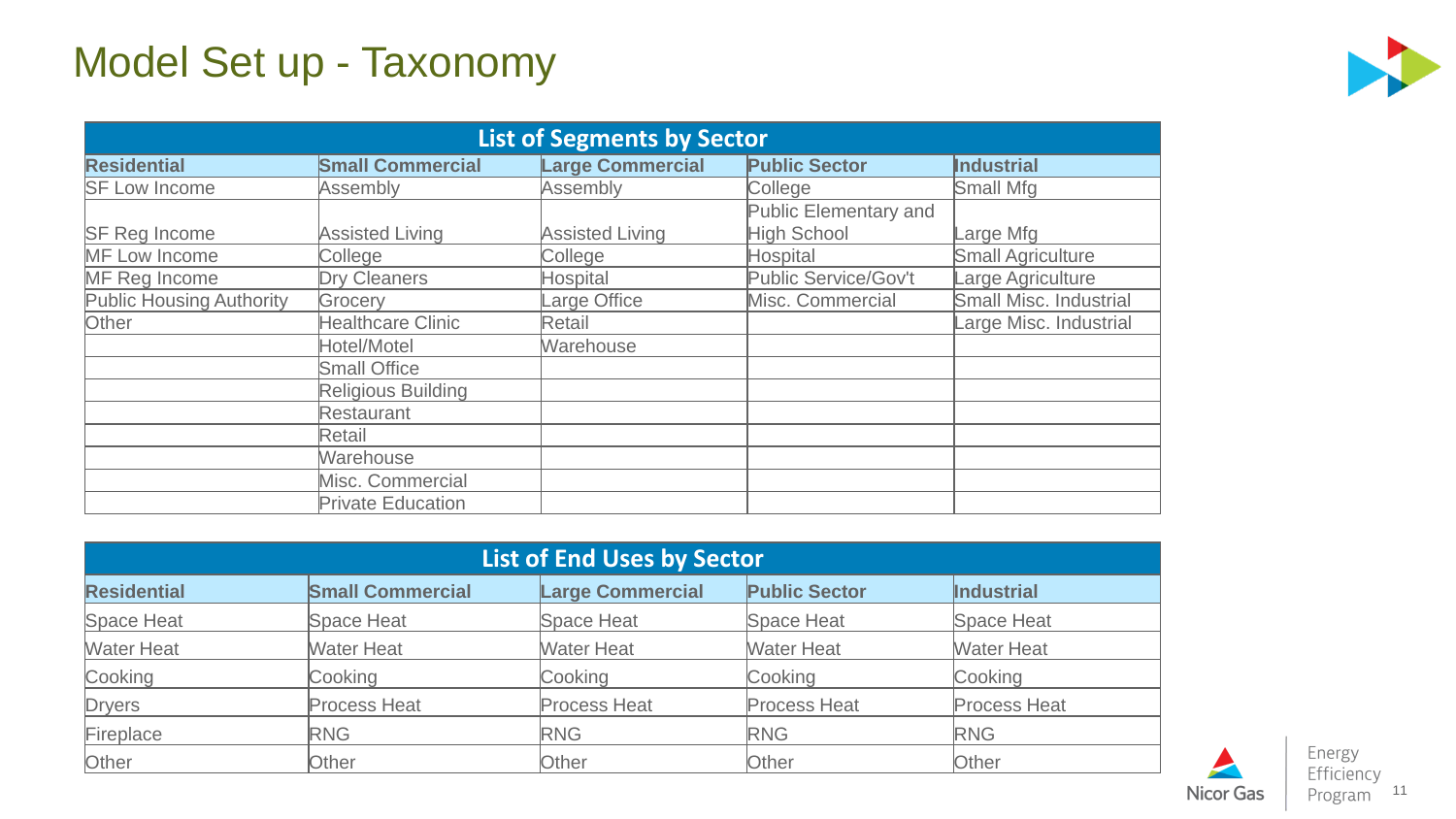## Model Set up - Taxonomy



| List of Equipment Types by End Use - Residential |                                 |                |                     |                        |              |  |
|--------------------------------------------------|---------------------------------|----------------|---------------------|------------------------|--------------|--|
| <b>Space Heat</b>                                | <b>Water Heat</b>               | <b>Cooking</b> | <b>Dryers</b>       | Fireplace              | <b>Other</b> |  |
| Furnace                                          | <b>Conventional Tank</b>        | Cooking Equip  | <b>Dryers Equip</b> | <b>Fireplace Equip</b> | Other        |  |
| <b>Boiler</b>                                    | <b>Central Hot Water System</b> |                |                     |                        |              |  |
| Space Heat Other                                 | <b>Tankless on Demand</b>       |                |                     |                        |              |  |
|                                                  | <b>Water Heat Other</b>         |                |                     |                        |              |  |
|                                                  |                                 |                |                     |                        |              |  |

| List of Equipment Types by End Use - Non-Residential |                             |                |                           |              |                  |  |
|------------------------------------------------------|-----------------------------|----------------|---------------------------|--------------|------------------|--|
| <b>Space Heat</b>                                    | <b>Water Heat</b>           | <b>Cooking</b> | <b>Process Heat</b>       | <b>Other</b> | <b>RNG</b>       |  |
| Indoor Gas Forced Air                                |                             |                |                           |              |                  |  |
| Furnace/S.D.                                         | Conventional                | Cooking Equip  | <b>Process Heat Equip</b> | Other        | <b>RNG Equip</b> |  |
| Rooftop or Outdoor Package                           |                             |                |                           |              |                  |  |
| Unit                                                 | Indirect Fired Storage Tank |                |                           |              |                  |  |
| Indoor Unit Heater                                   | Tankless, on demand         |                |                           |              |                  |  |
| Hot Water Boiler                                     | <b>Water Heat Other</b>     |                |                           |              |                  |  |
| <b>Combined Boiler and Water</b>                     |                             |                |                           |              |                  |  |
| Heater                                               |                             |                |                           |              |                  |  |

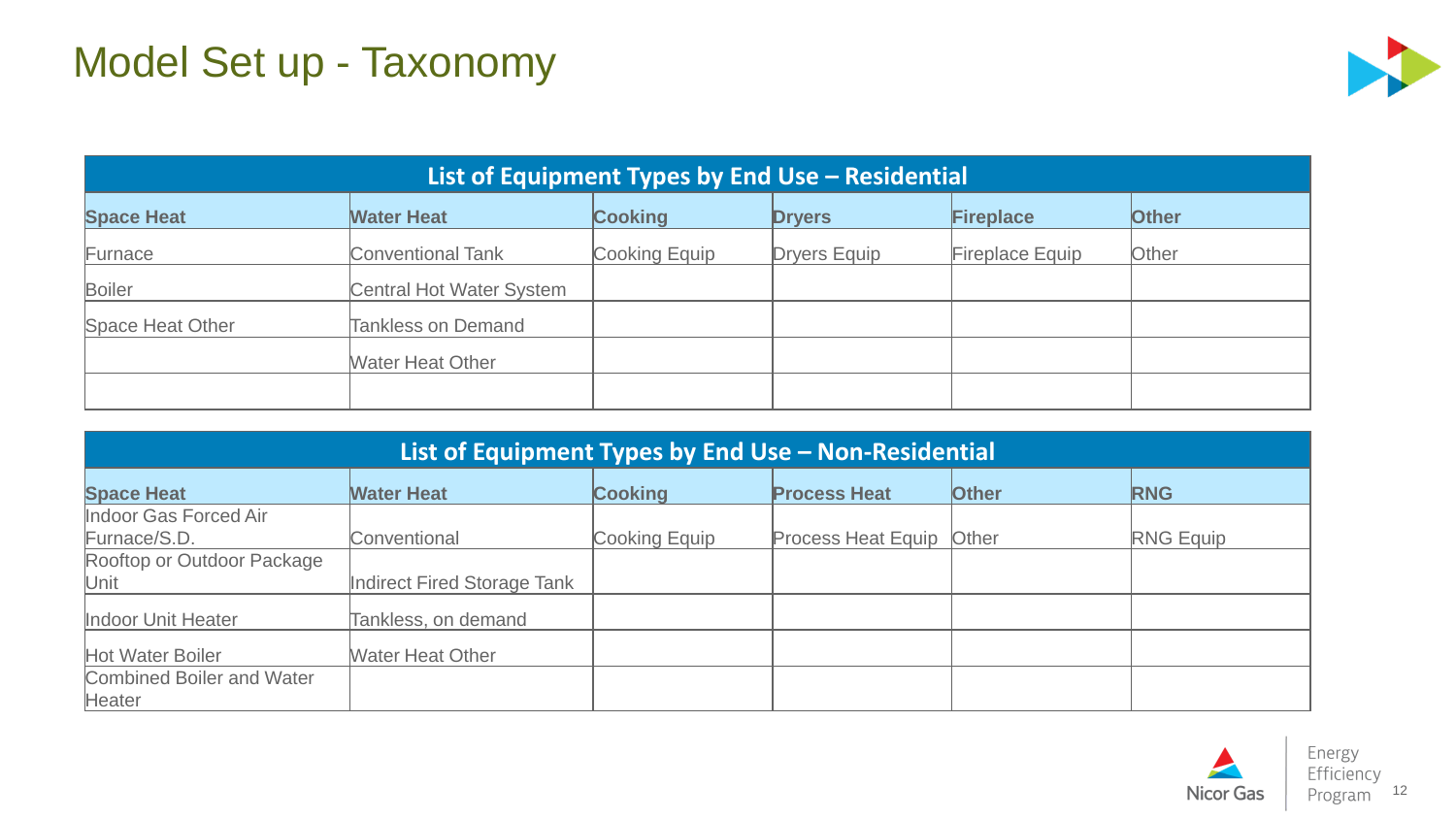# **Market Characterization Findings**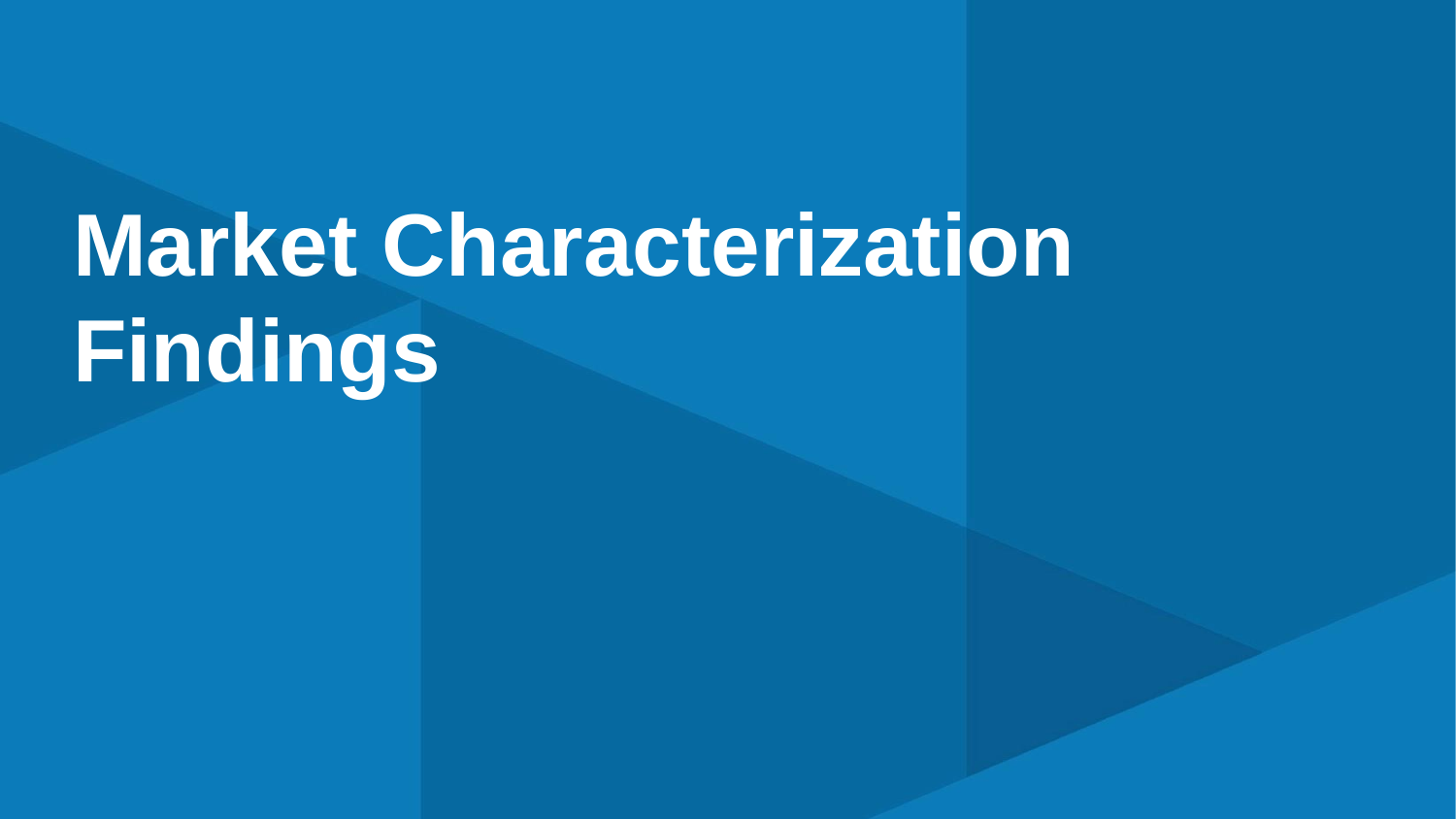## Energy Load by Sector





- Findings do not include exempt customers
- Majority (50.5%) of available energy load in residential sector
- Increasing residential forecast
- Declining nonresidential forecast & overall forecast

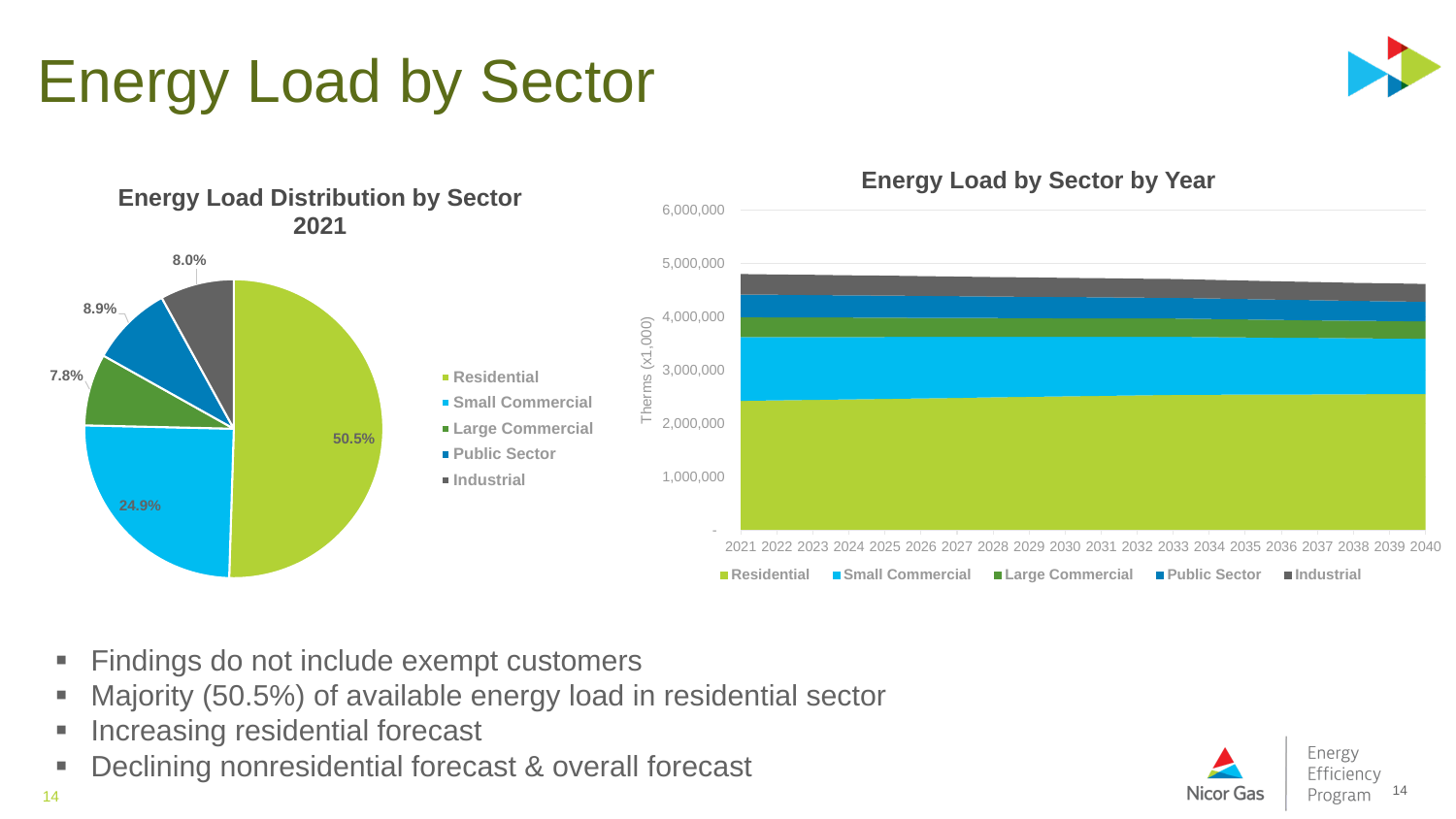

## Impact of Exempt Customers on Energy Load Eligible for DSM



**Exempt Customer Impact on Eligible Energy Load by Industrial Segment**

- Across the portfolio, 32% reduction of energy load eligible for DSM programs due to exempt customers
- 98.6% of exempt customers in the Industrial sector

**Exempt Customer Impact on Eligible Energy Load** 

- 56% reduction in energy load eligible for DSM programs due to exempt customer in Industrial sector
	- Primarily in the Large Mfg. and Large Misc. Industrial segment

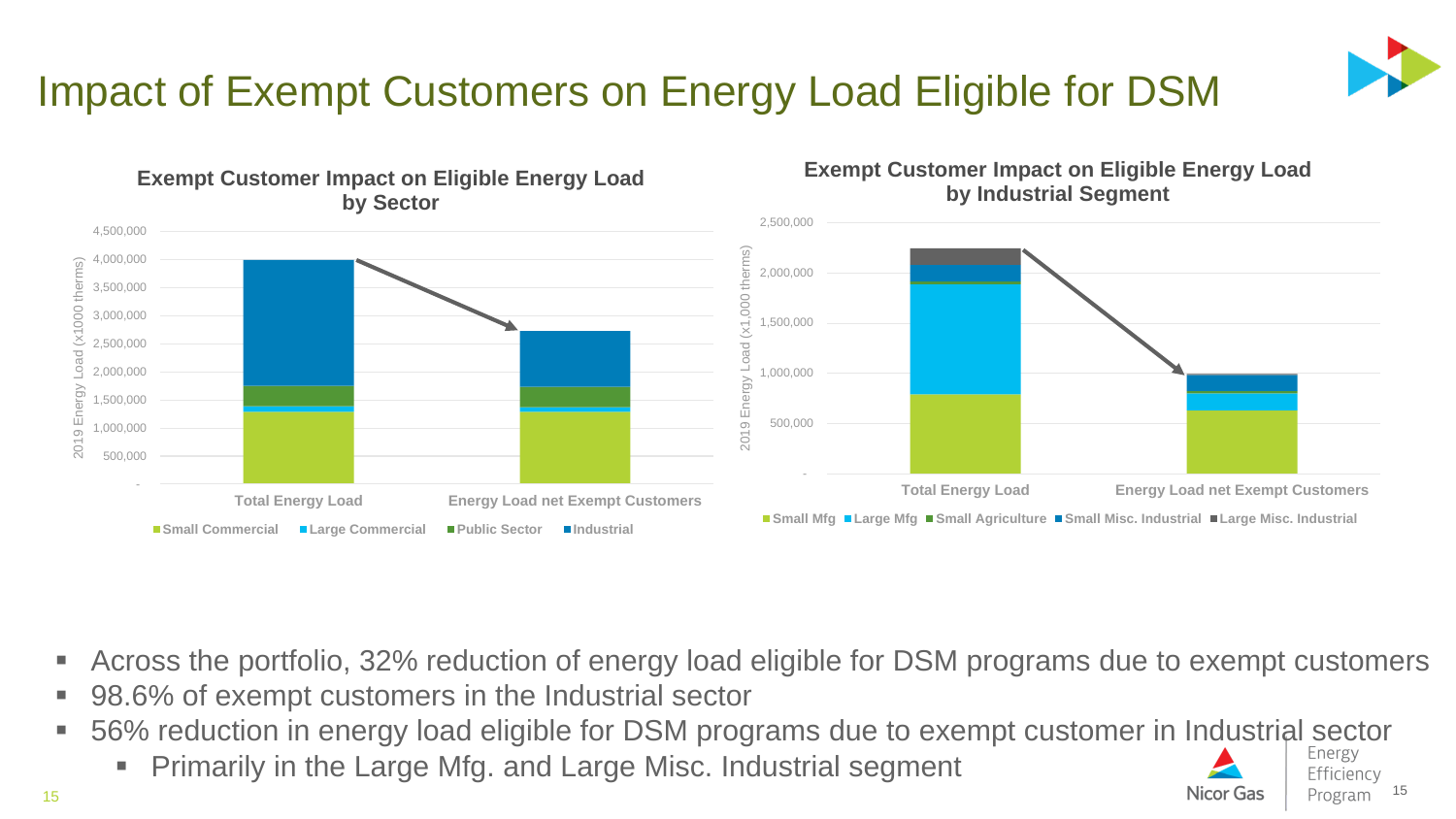## Residential Sector





#### **Load Distribution by Residential Segment, by End Use**

- 83% of energy load in Single Family households
- 35% of energy load in low income households
- Space Heat dominant end use in Single Family
	- Water Heat larger load share in Multifamily

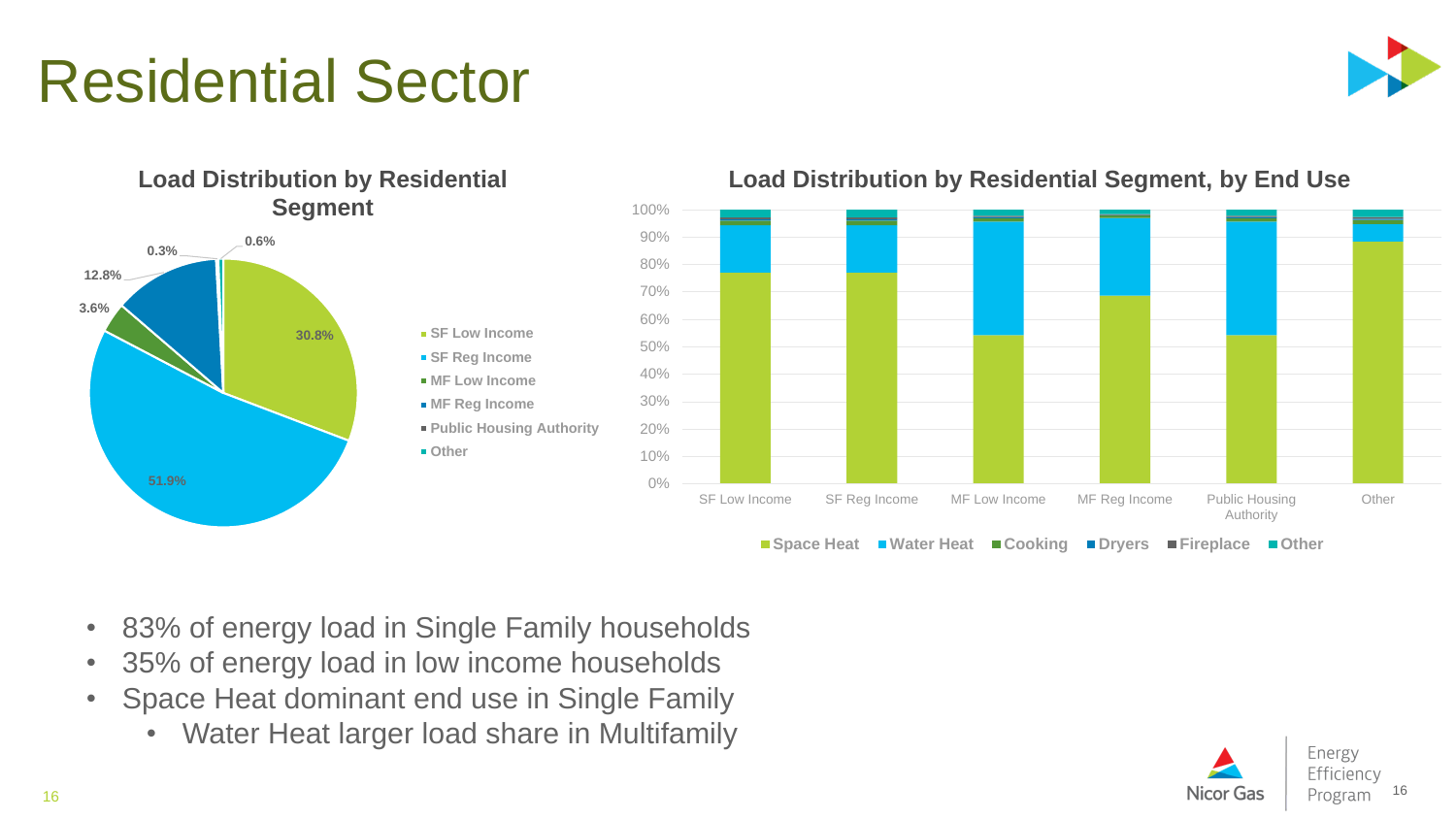## Small Commercial Sector

**Segment % of Start Yr Sales**

Assembly 2.7% Assisted Living and 13.0% College 1.6% Dry Cleaners 1.4% Grocery 4.5% Healthcare Clinic **1992** 1 3.7% Hotel/Motel 3.4% Small Office 22.9% Religious Building 1.6% Restaurant 1 9.0% Retail 15.5% Marehouse 18.8% Misc. Commercial 6.5%

Private Education 1 2.4%



#### 100.00% 90.00% 80.00% 70.00% 60.00% 50.00% 40.00% 30.00% 20.00% 10.00% n collage of the Collage Dry Oesners street crocery working the street wide street office suicing ■ Space Heat ■ Water Heat ■ Cooking ■ Process Heat ■ Other

#### **Load Distribution by End use, by Sm Commercial Segment Load Distribution by Sm Commercial Segment**

- Small Office largest segment, followed by Warehouse and Retail
- Large variation in end use consumption among segments

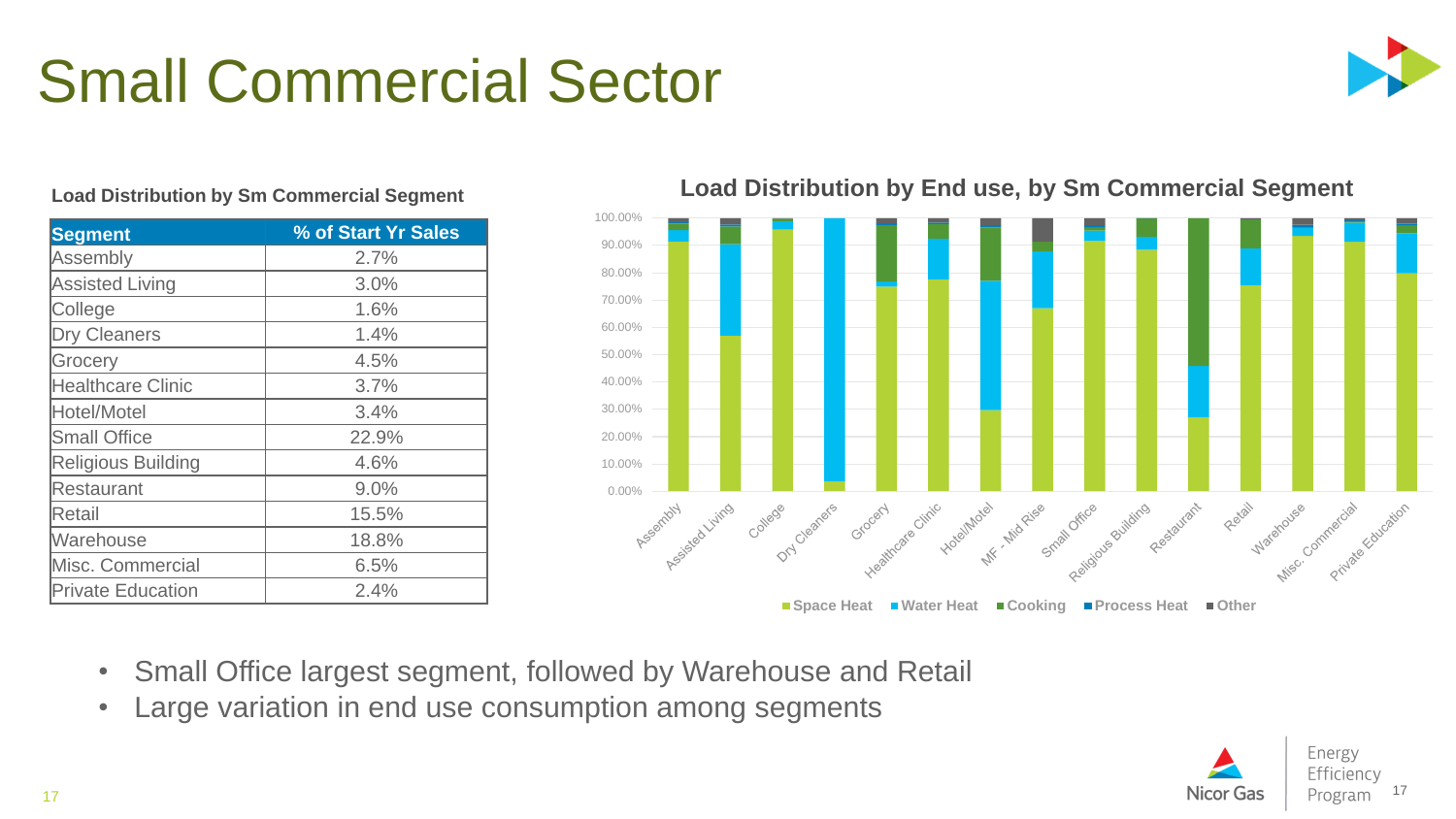## Large Commercial Sector





#### **Load Distribution by Lg Commercial Segment**

**Load Distribution by End Use, by Lg Commercial Segment**



- 32 Accounts based on Nicor Gas Rate Classification
- Hospital represent majority of accounts and 49% of energy load
- Space Heat dominant end use load

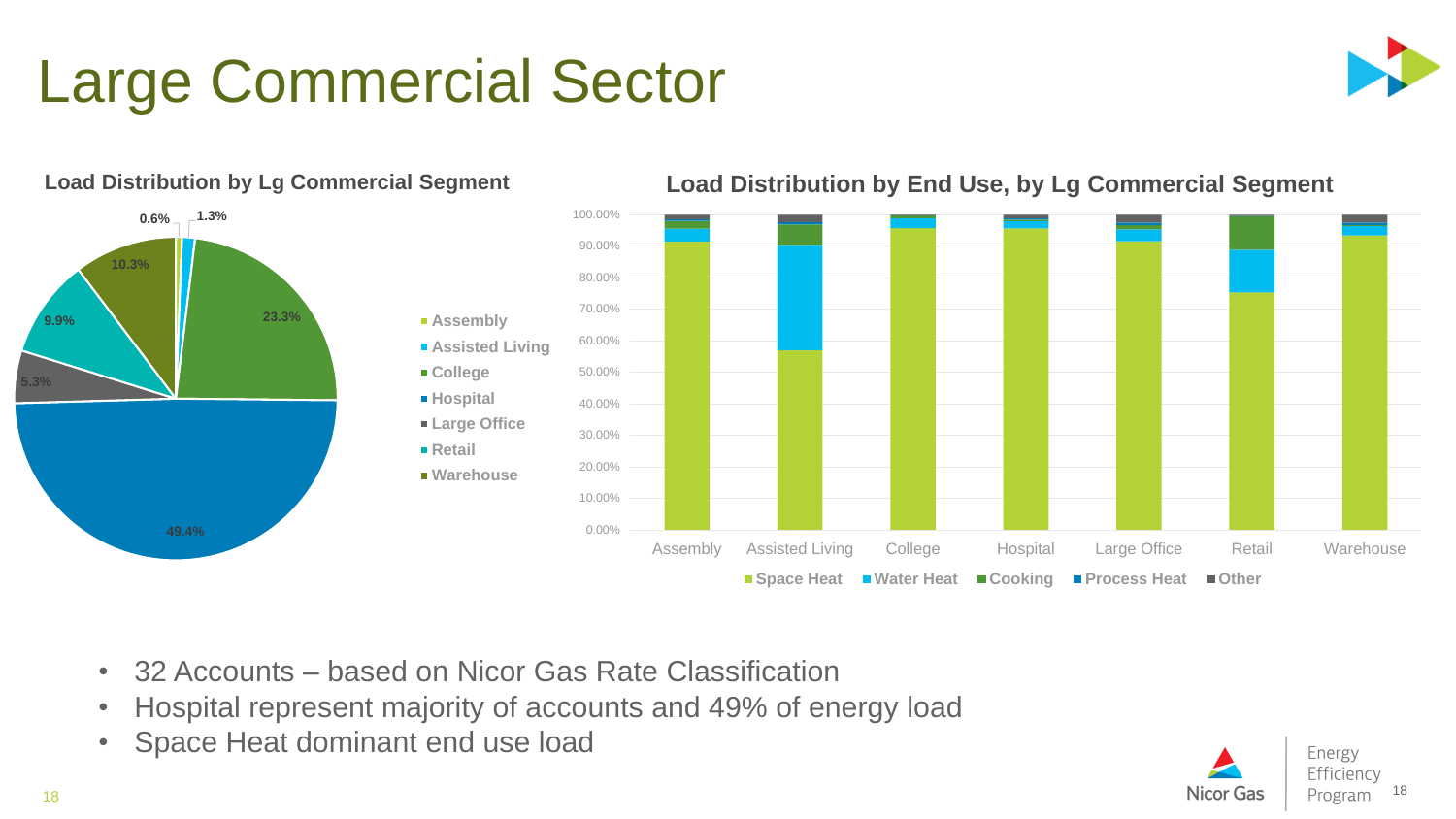## Industrial Sector





**Load Distribution by End Use, by Industrial Segment**

#### **Load Distribution by Industrial Segment**

- 79% of energy load in small industrial facilities
- Process Heat dominant end use load

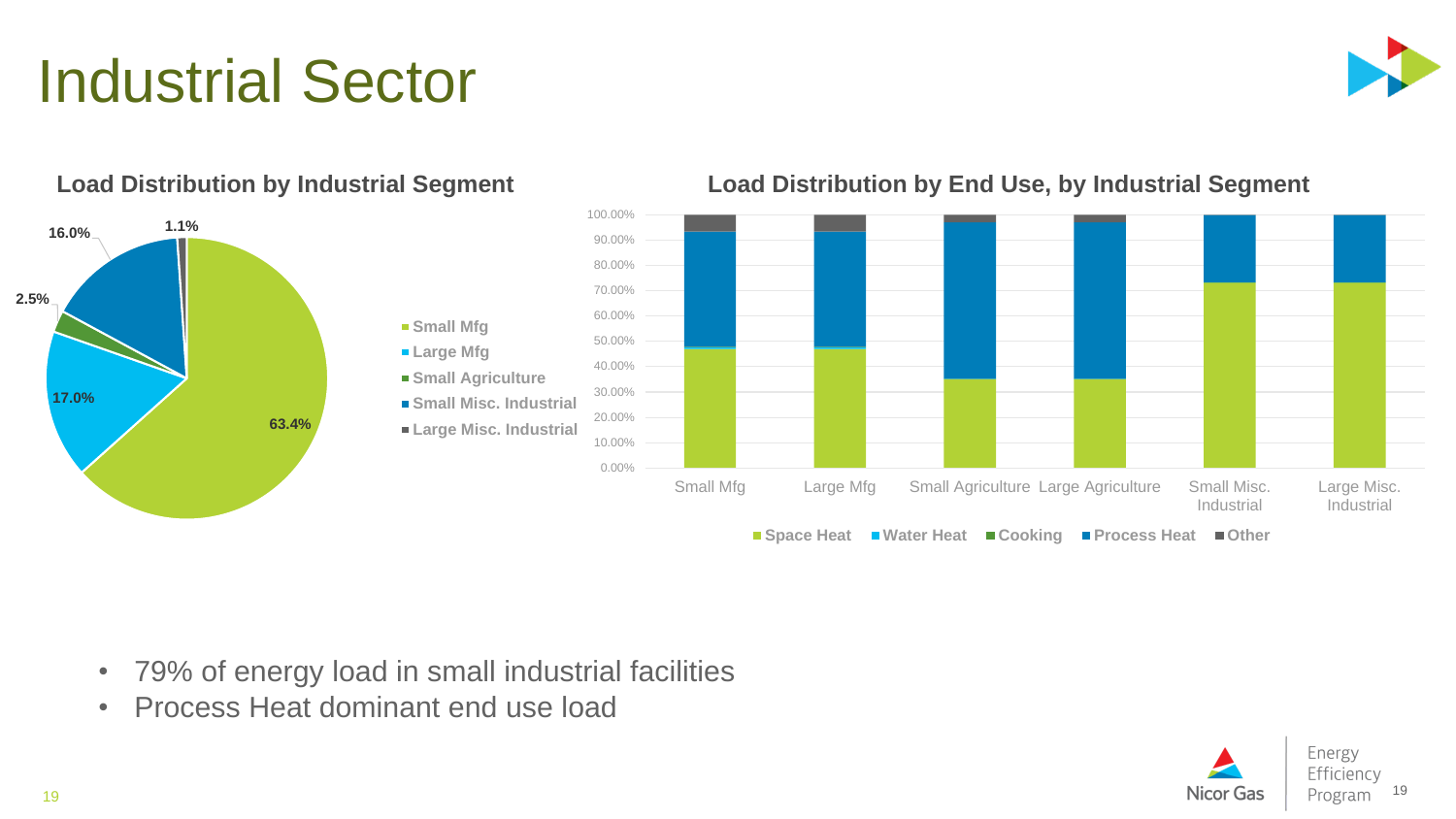# **Adoption Curves**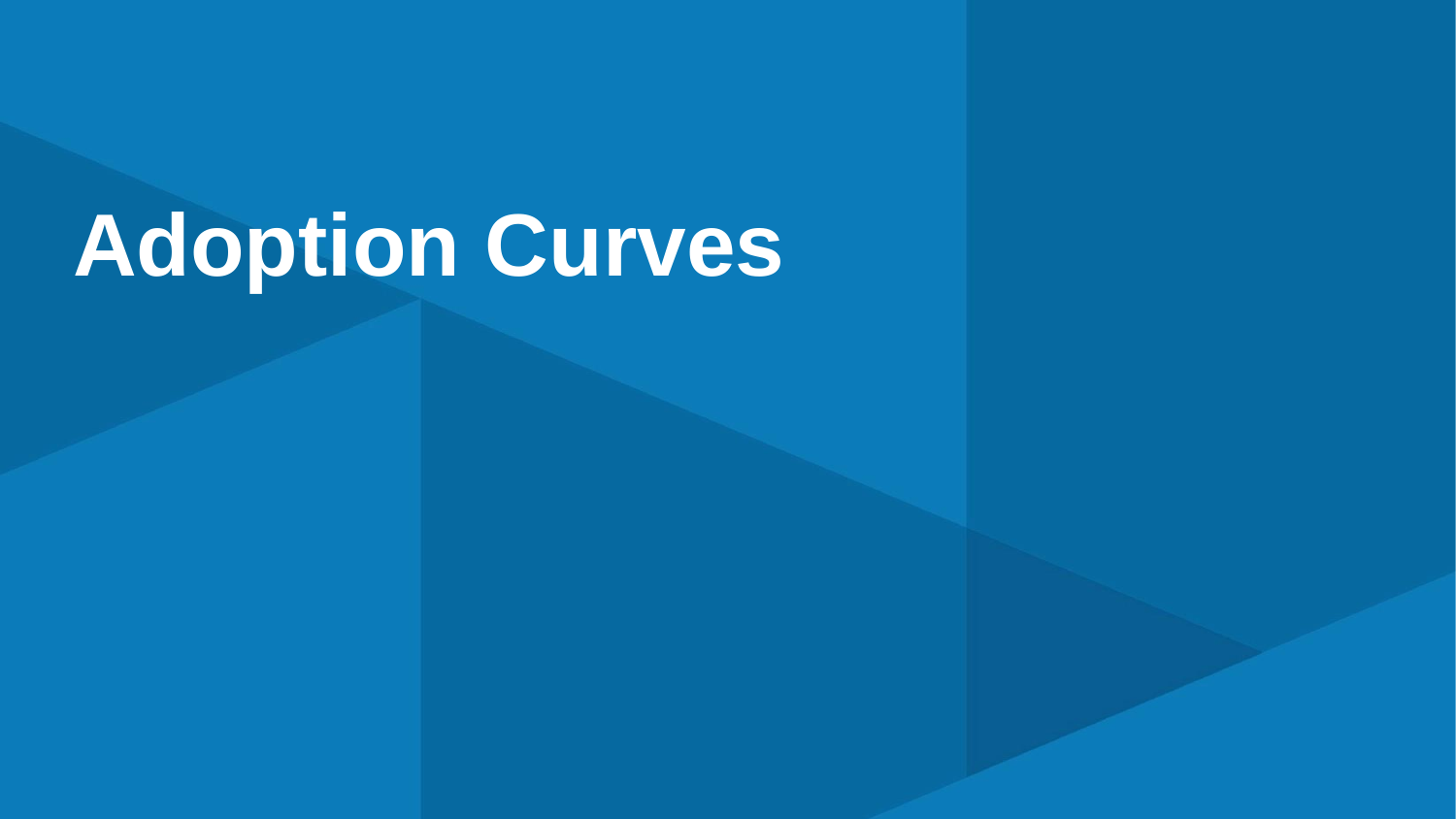## Adoption Curves



| <b>Scenario</b>            | <b>Adoption Approach</b>                                                                |
|----------------------------|-----------------------------------------------------------------------------------------|
| <b>Achievable Maximum</b>  | Bass diffusion curve, 100% incentive rate & aggressive<br>program delivery expenditures |
| <b>Achievable Moderate</b> | Bass diffusion curve, 50% incentive rate & moderate<br>program delivery expenditures    |
| <b>Achievable Base</b>     | Flat adoption, calibrated to current program participation                              |

Capture unique characteristics of varying equipment types

✓ 68 Residential curves ✓ 81 Nonresidential curves

#### **Achievable Base**

- Adoption Rate  $=$  Current participation / eligible market
- Used to calibrate model to current program performance
- Determine starting share (y-intercept) on bass diffusion curve (for Achievable Mod/Max)
- **Achievable Moderate/Maximum** 
	- Utilize bass diffusion theory to identify market opportunities and available potential with more aggressive program delivery
	- Max shares based on benchmark willingness to participate research



21

21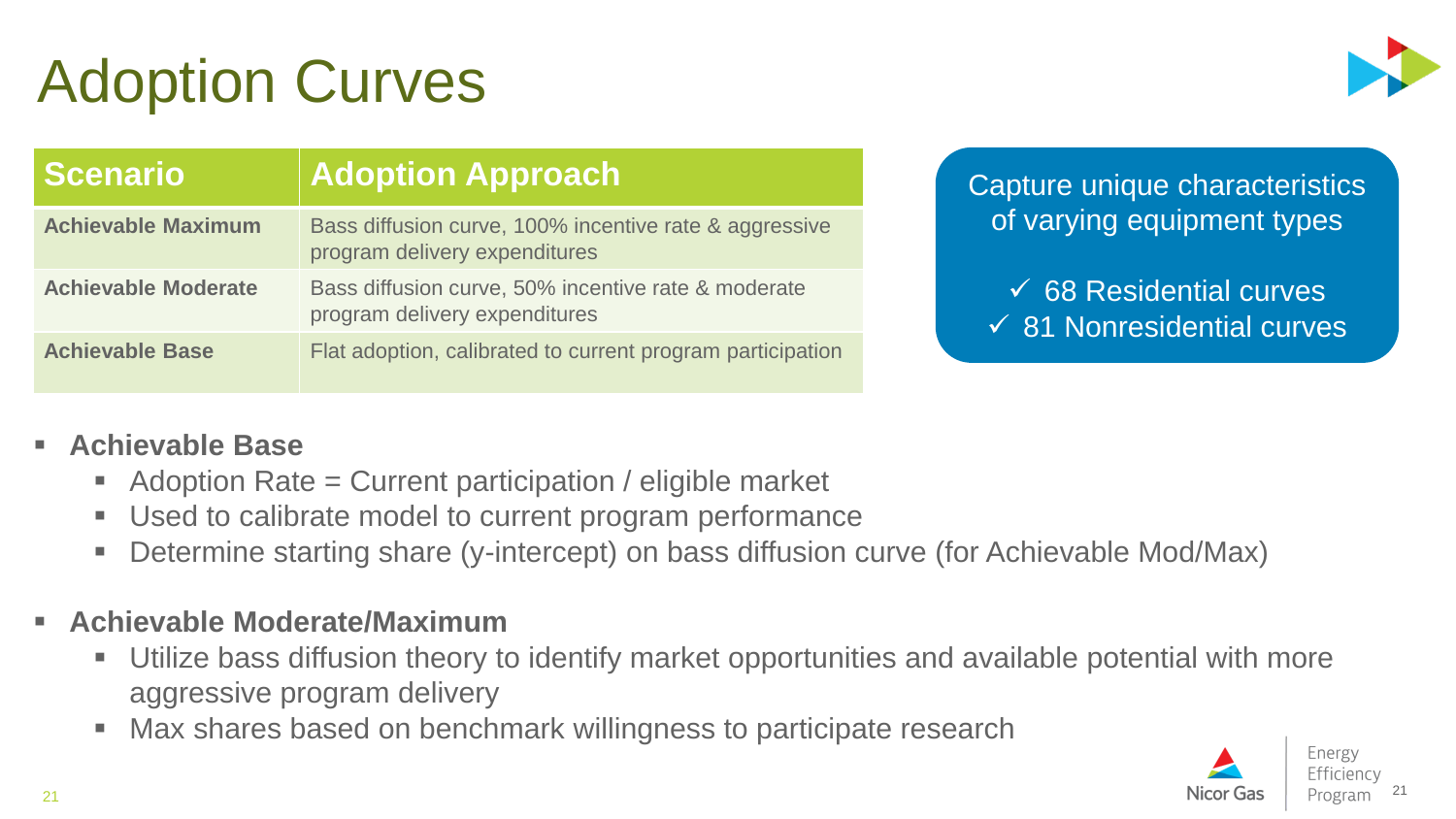Achievable Mod/Max scenarios enable program staff to identify market opportunities in comparison to business as usual program delivery (Ach Base)

**Nicor Gas** 





#### **Residential Furnace Adoption Rates by Scenario**

## Adoption Curves

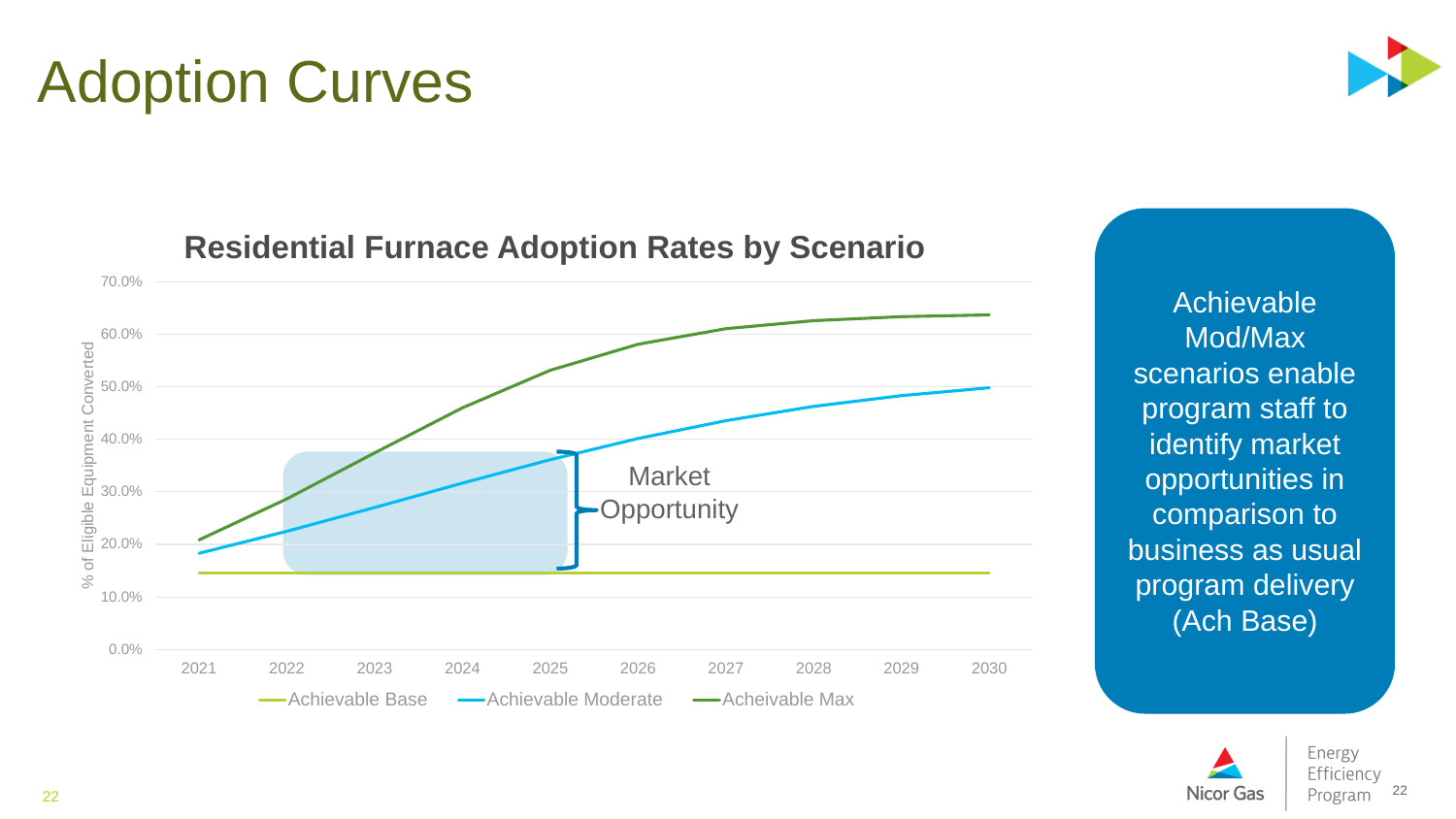# **Study Findings**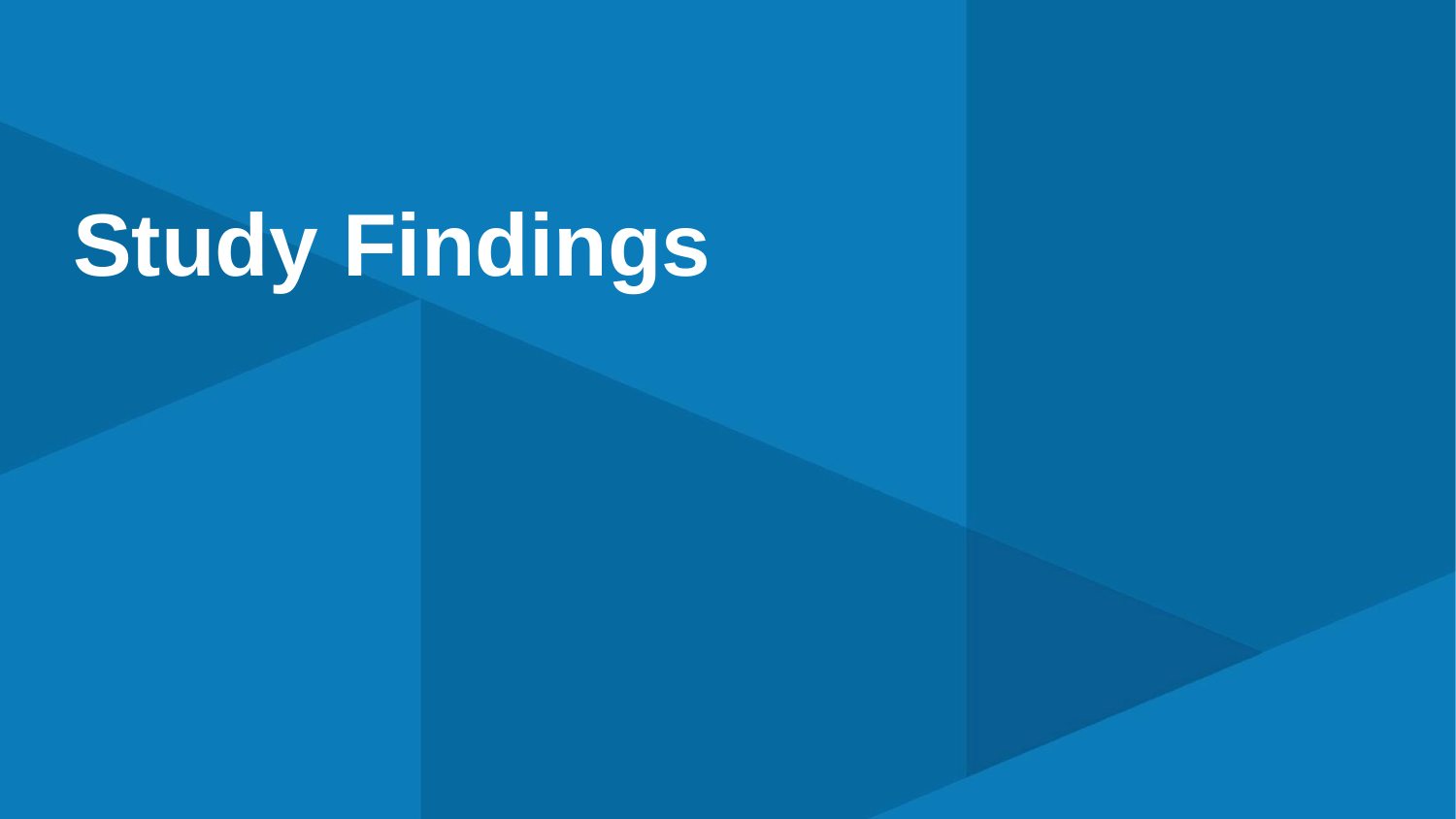## Savings – Accounting Methods





#### **Sum of Annual Incremental vs. CPAS vs. Cumulative Lifecycle**

- 2023 Sum of Annual Incremental Savings (no decay)  $=$
- 2024 Cumulative Persisting Annual Savings (CPAS) =
- 2025 Cumulative Lifecycle Savings $\equiv$

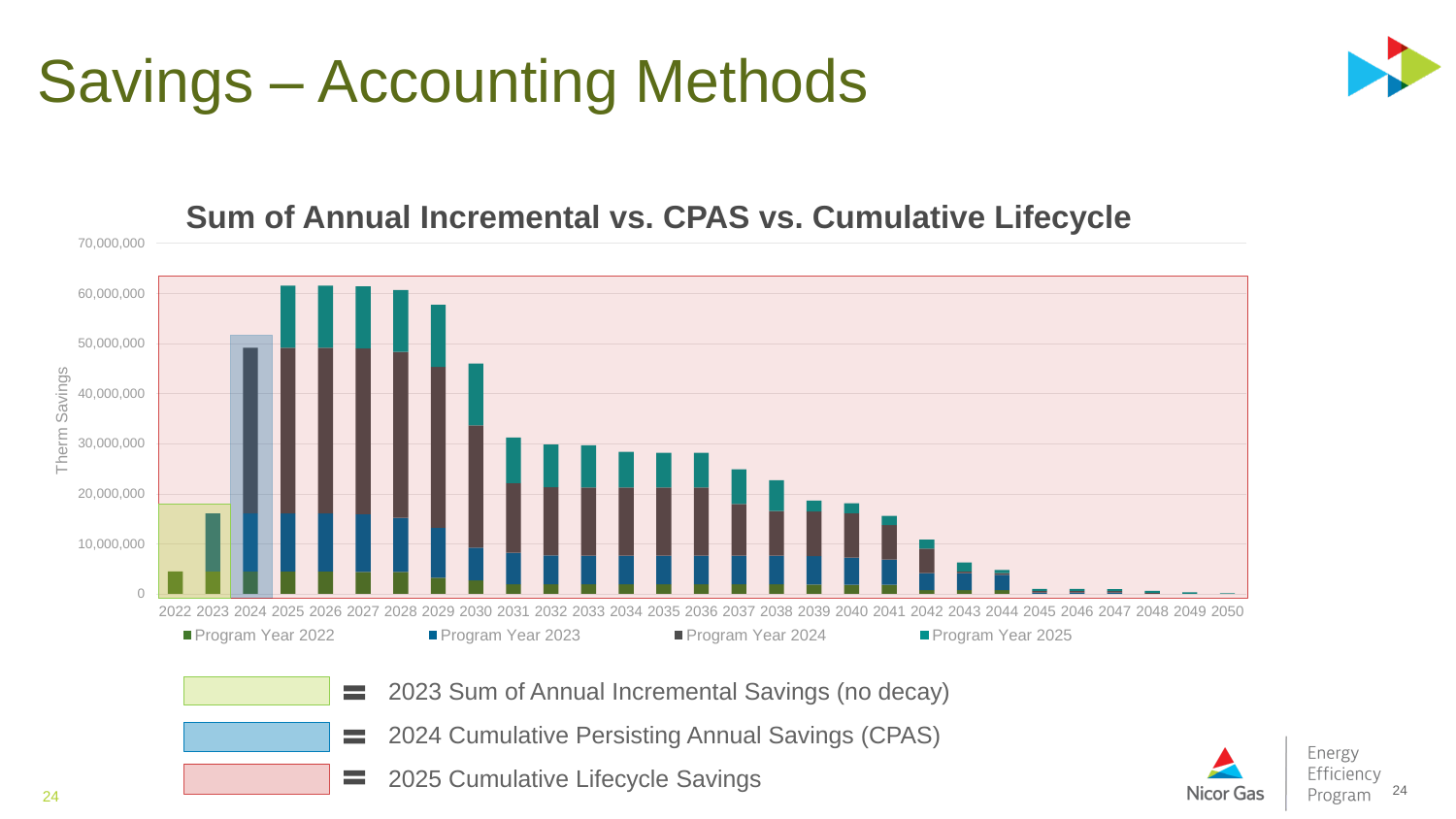## Portfolio Results – Cumulative Persisting Annual Savings (CPAS)







#### *Portfolio Net Energy (x1,000 therms) Savings Potential by Scenario, by Year - CPAS*

|                                                                      | 2022    | 2023    | 2024    | 2025    | 4-year Avg. |
|----------------------------------------------------------------------|---------|---------|---------|---------|-------------|
| <b>CPAS Net Energy Savings Potential (x1,000 Therms)</b>             |         |         |         |         |             |
| Technical                                                            | 125,268 | 249,760 | 370,944 | 489,137 | 122,284     |
| Economic                                                             | 113,163 | 226,200 | 336,012 | 442,974 | 110,743     |
| Achievable Max                                                       | 30,888  | 69,017  | 113,219 | 160,110 | 40,028      |
| Achievable Moderate                                                  | 23,704  | 50,757  | 80,278  | 110,452 | 27,613      |
| Achievable Base                                                      | 15,368  | 30,723  | 45,467  | 58,524  | 14,631      |
| CPAS Net Energy Savings Potential - % of Current Year Portfolio Load |         |         |         |         |             |
| Technical                                                            | 2.6%    | 5.2%    | 7.8%    | 10.2%   | 2.6%        |
| Economic                                                             | 2.4%    | 4.7%    | 7.0%    | 9.3%    | 2.3%        |
| Achievable Max                                                       | 0.6%    | 1.4%    | 2.4%    | 3.4%    | 0.8%        |
| Achievable Moderate                                                  | 0.5%    | 1.1%    | 1.7%    | 2.3%    | 0.6%        |
| Achievable Base                                                      | 0.3%    | 0.7%    | 1.0%    | 1.2%    | 0.3%        |

• Tech/Econ savings acquired over time

- An additional 13M therms savings per year feasible with Achievable Mod scenario, absent budget constraints
- Average annual baseline forecast reduction of 0.3% to 0.6% feasible



Energy Efficiency 25 Program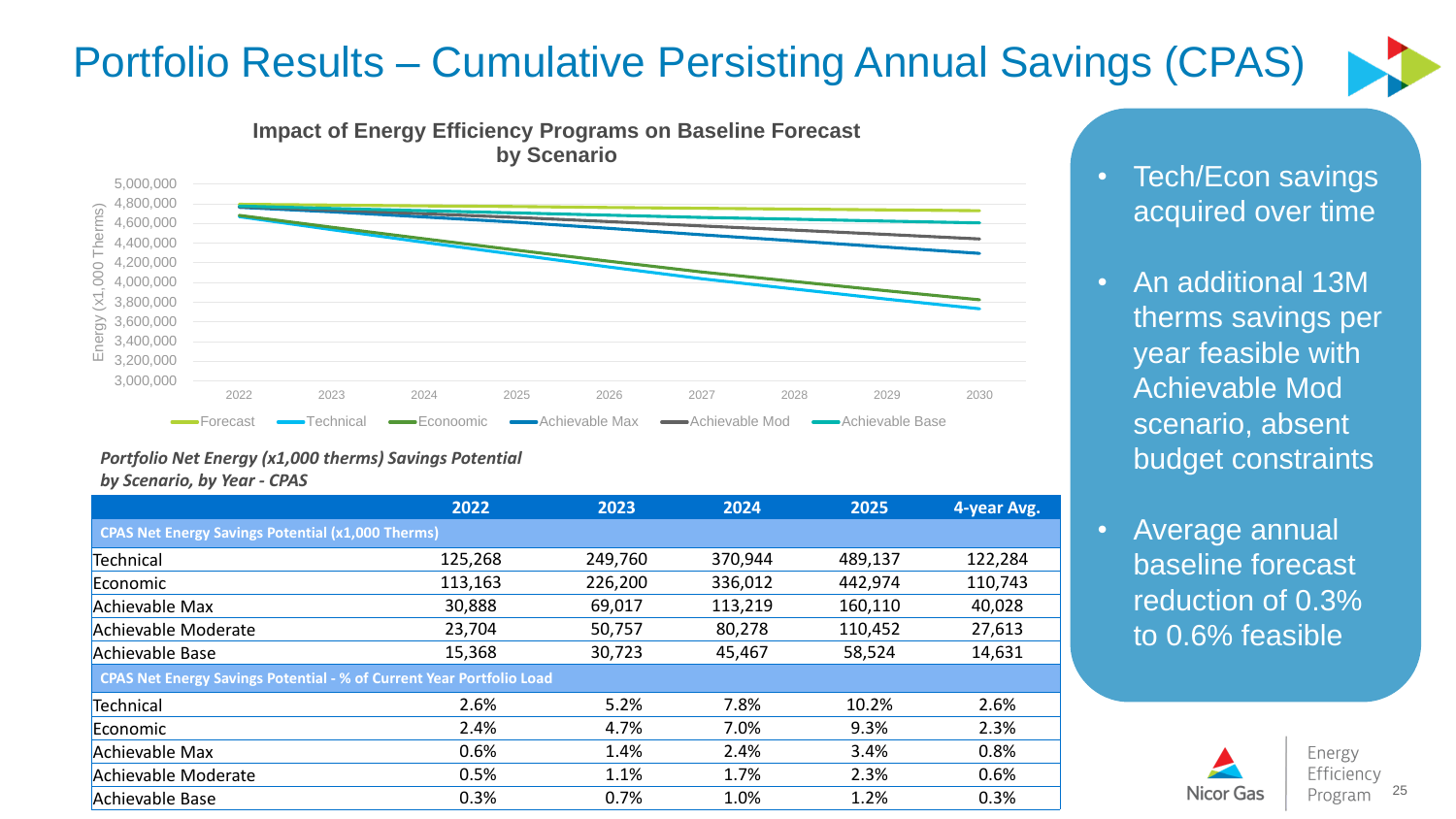## Portfolio Results – Cumulative Persisting Annual Savings (CPAS)





#### *Portfolio Acquisition Cost and TRC by Scenario*

| <b>Scenario</b>     | 2022-2025 Program<br><b>Costs (\$Million)</b> | 2022-2025 Net Savings*<br>$(x1,000)$ Therms) | <b>Acquisition Costs</b><br>(\$/Therms) | <b>TRC</b> |
|---------------------|-----------------------------------------------|----------------------------------------------|-----------------------------------------|------------|
| Achievable Max      | \$1,133                                       | 166,914                                      | \$6.79                                  | 2.0        |
| Achievable Moderate | \$497                                         | 115,170                                      | \$4.31                                  | 1.9        |
| Achievable Base     | \$182                                         | 61,452                                       | \$2.97                                  | 1.9        |

\* Sum of annual incremental savings

#### • 82% of potential in Residential and Small Commercial sectors

- 80% of potential in space heat end use
- \$182M budget to acquire 61.5M therms in Achievable base (\$2.97/therm)
- Additional \$315M (\$79M/year) to acquire Achievable mod savings (115M therms)

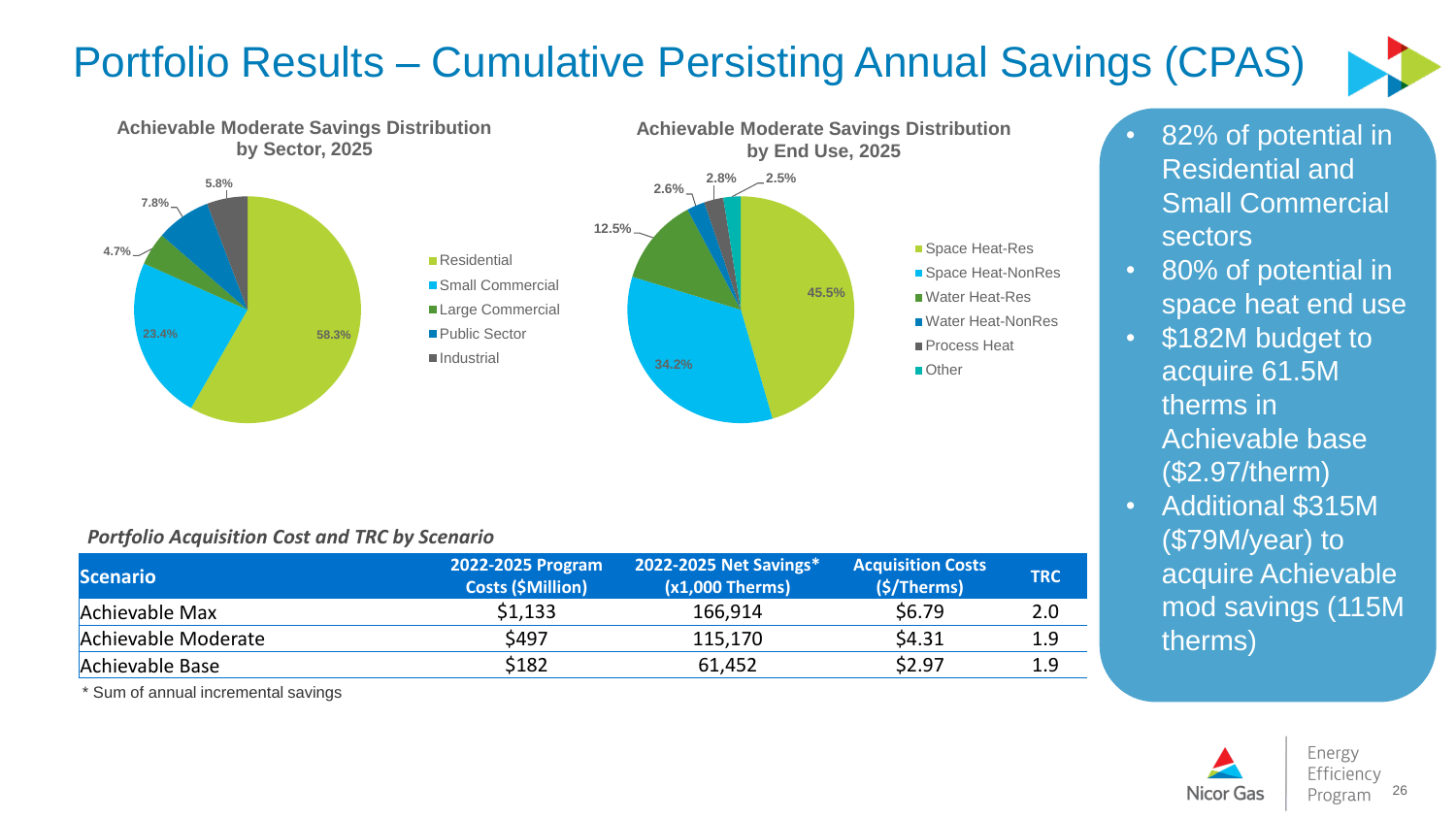## Portfolio Results – Cumulative Lifecycle



#### **46.4% 2.7% 2.5% Achievable Moderate Savings Distribution by End Use, 2025** ■ Space Heat-Res ■ Space Heat-NonRes Water Heat-Res ■Water Heat-NonRes Process Heat ■Other

#### • Proportionally, more cumulative lifecycle savings in Residential sector

• Minimal difference in end use savings

#### *Portfolio Net Energy (x1,000 therms) Savings Potential by Scenario, by Year – Cumulative Lifecyle*

|                                                                          | 2022      | 2023      | 2024      | 2025      | 4-year Avg. |
|--------------------------------------------------------------------------|-----------|-----------|-----------|-----------|-------------|
| <b>Cumulative Lifecycle Net Energy Savings Potential (x1,000 Therms)</b> |           |           |           |           |             |
| Technical                                                                | 1,735,840 | 3,471,295 | 5,206,356 | 6,941,015 | 1,735,254   |
| Economic                                                                 | 1,593,570 | 3,186,642 | 4,779,209 | 6,371,263 | 1,592,816   |
| Achievable Max                                                           | 380,800   | 868,759   | 1,468,280 | 2,174,529 | 543,632     |
| Achievable Moderate                                                      | 294,478   | 639,359   | 1,036,688 | 1,486,912 | 371,728     |
| Achievable Base                                                          | 184,114   | 368,146   | 552,095   | 735,960   | 183,990     |

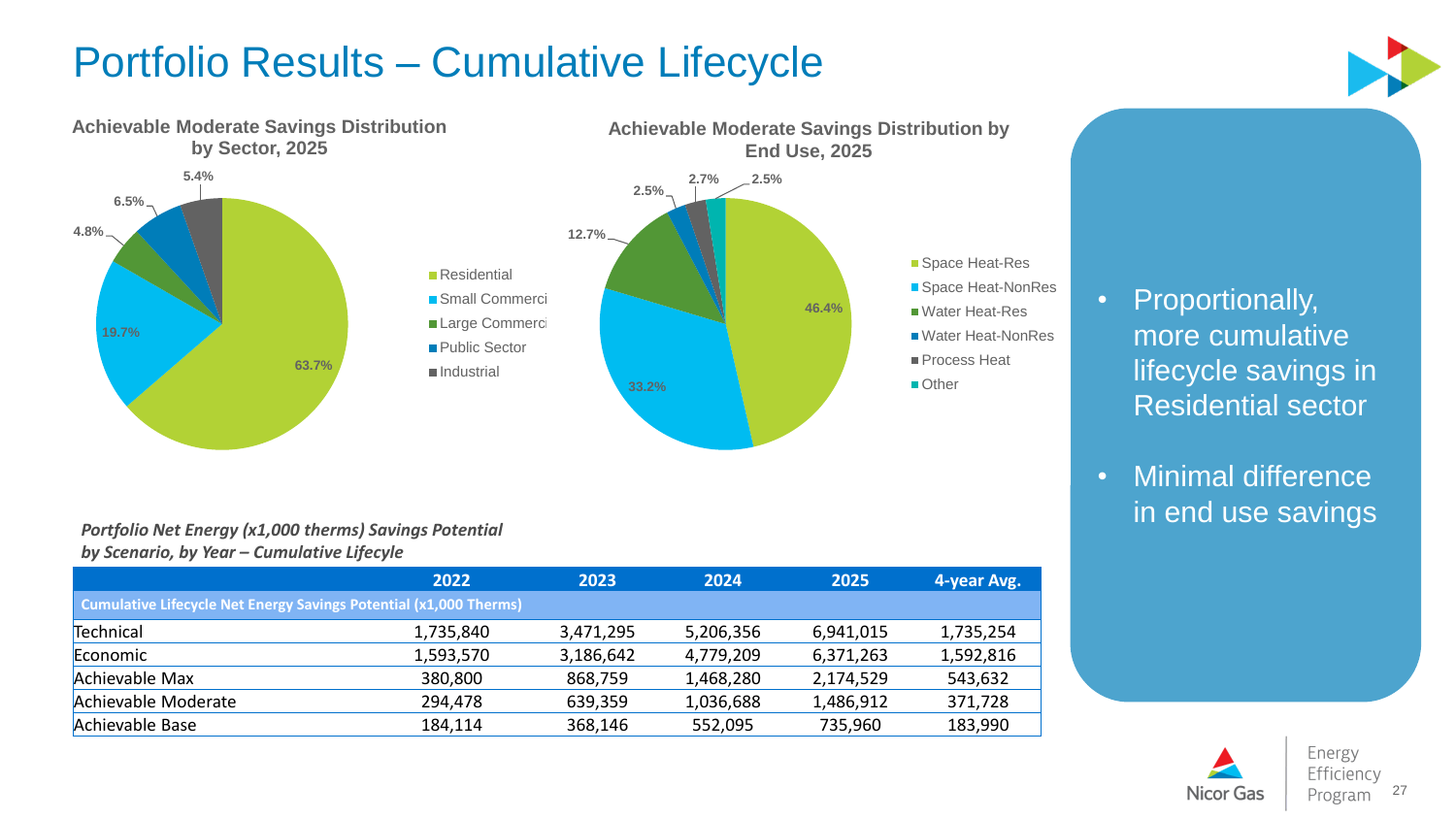### Residential Results – Cumulative Persisting Annual Savings (CPAS)







#### *Residential Net Energy (x1,000 therms) Savings Potential by Scenario, by Year - CPAS*

|                                                                               | 2022   | 2023    | 2024    | 2025    | 4-year Avg. |
|-------------------------------------------------------------------------------|--------|---------|---------|---------|-------------|
| <b>CPAS Savings Potential (x1,000 Therms)</b>                                 |        |         |         |         |             |
| Technical                                                                     | 71,875 | 143,377 | 211,971 | 280,061 | 70,015      |
| Economic                                                                      | 63,478 | 127,203 | 188,078 | 248,201 | 62,050      |
| Achievable Max                                                                | 18,155 | 40,411  | 65,597  | 91,392  | 22,848      |
| Achievable Moderate                                                           | 13,982 | 30,005  | 47,195  | 64,300  | 16,075      |
| Achievable Base                                                               | 8,985  | 18,005  | 26,462  | 33,488  | 8,372       |
| CPAS Net Energy Savings Potential - % of Current Year Residential Sector Load |        |         |         |         |             |
| Technical                                                                     | 3.0%   | 5.9%    | 8.6%    | 11.4%   | 2.8%        |
| Economic                                                                      | 2.6%   | 5.2%    | 7.7%    | 10.1%   | 2.5%        |
| Achievable Max                                                                | 0.7%   | 1.7%    | 2.7%    | 3.7%    | 0.9%        |
| Achievable Moderate                                                           | 0.6%   | 1.2%    | 1.9%    | 2.6%    | 0.7%        |
| Achievable Base                                                               | 0.4%   | 0.8%    | 1.2%    | 1.5%    | 0.4%        |

• An additional 7.7M therms savings per year feasible under Achievable Mod scenario, absent budget constraints

• Average annual baseline forecast reduction of 0.4% (Ach Base) to 0.7% (Ach Mod) feasible

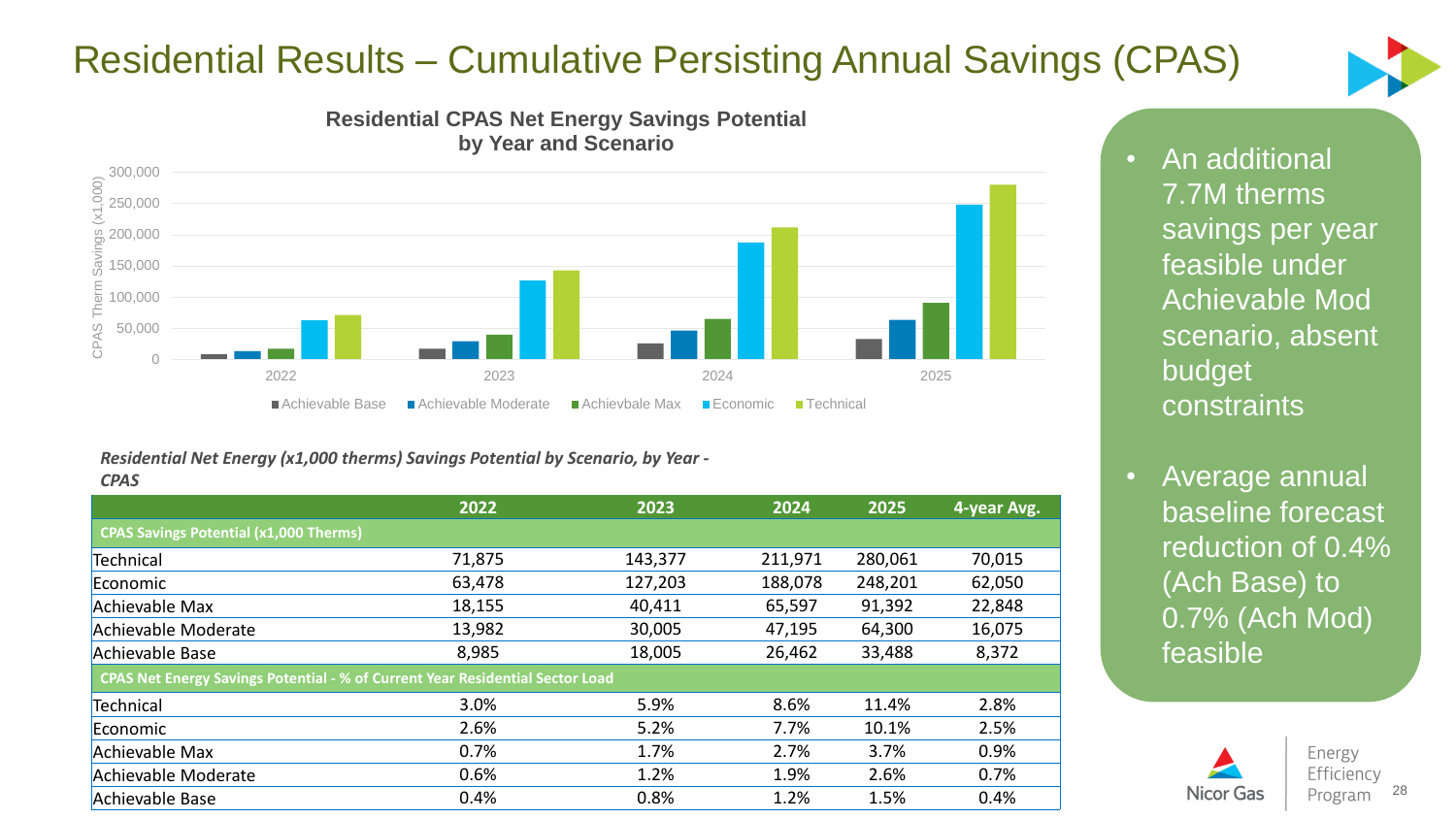### Residential Results – Cumulative Persisting Annual Savings (CPAS)





#### *Residential Acquisition Cost and TRC by Scenario*

| <b>Scenario</b>     | Costs (\$Million)** | 2022-2025 Program 2022-2025 Net Savings*1<br>$(x1,000$ Therms) | <b>Acquisition Costs</b><br>(S/Therms) | <b>TRC</b> |
|---------------------|---------------------|----------------------------------------------------------------|----------------------------------------|------------|
| Achievable Max      | \$761               | 97,249                                                         | \$7.83                                 | 1.8        |
| Achievable Moderate | \$335               | 68,4218                                                        | \$4.89                                 | 1.7        |
| Achievable Base     | \$106               | 36,157                                                         | \$2.92                                 | 1.7        |

\* Sum of annual incremental savings

\*\* Does not include portfolio level fixed costs

• **Acquisition cost** of \$2.92/therm (Ach Base) to \$4.89/therm (Ach Mod)

• Additional \$218M (\$54M per year) needed to acquire entire Achievable mod opportunity

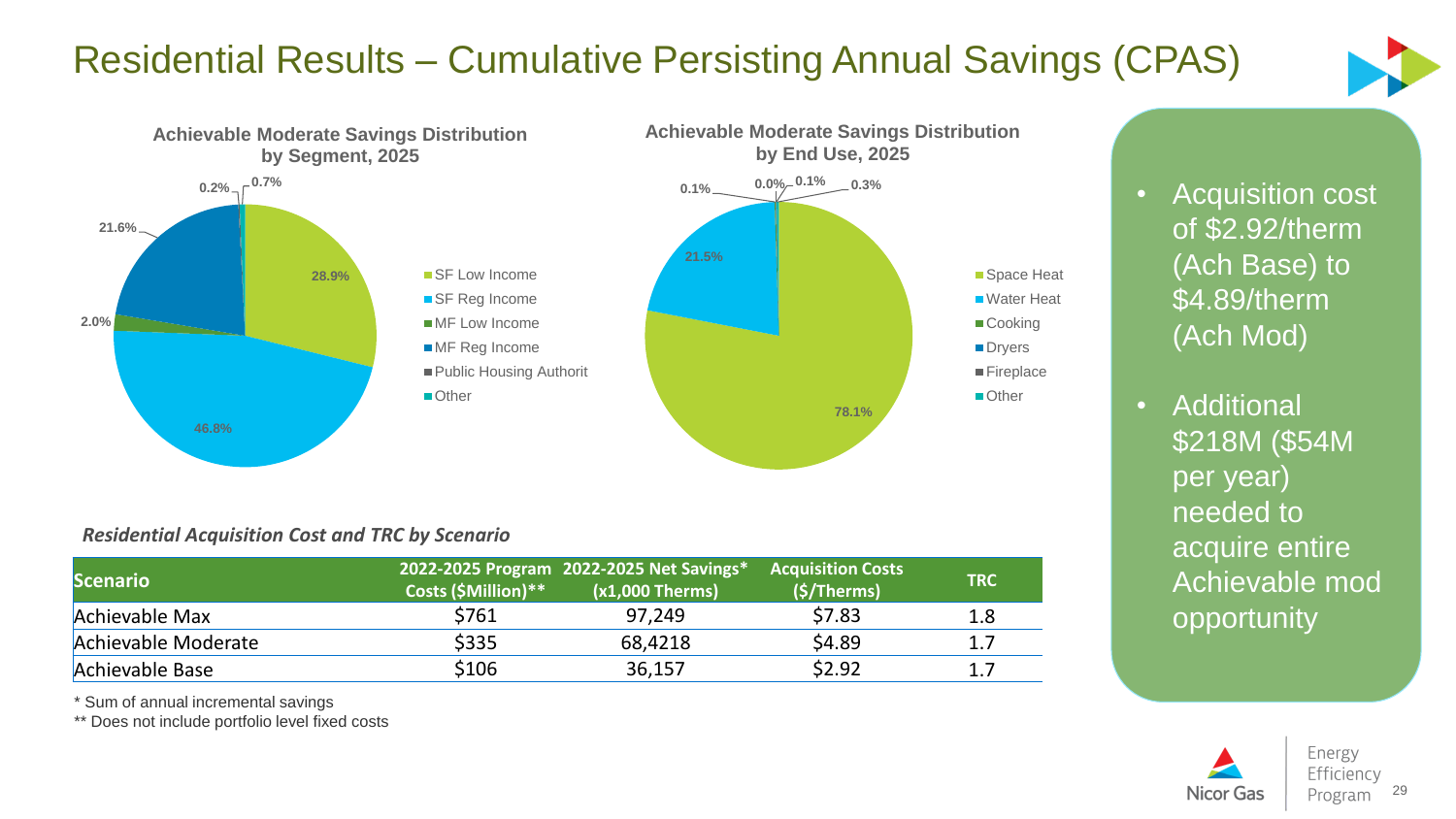## Residential Results – Cumulative Lifecycle





#### *Top 10 Residential Measures, Achievable Mod – 2025 Cumulative Lifecycle Net Energy Savings*

| <b>Measure Category</b>        | <b>Cumulative Lifecycle Net</b><br><b>Energy Savings (therms)</b> | % of Total | <b>Acquisition Cost</b><br>(\$/Lifecycle therm) | <b>Acquisition Cost</b><br>$(S/therm*)$ |
|--------------------------------|-------------------------------------------------------------------|------------|-------------------------------------------------|-----------------------------------------|
| Furnace                        | 419,139,157                                                       | 44.3%      | \$0.32                                          | \$6.34                                  |
| <b>EE Kits</b>                 | 150,901,209                                                       | 15.9%      | \$0.10                                          | \$1.45                                  |
| Air Sealing & Insulation       | 148,438,900                                                       | 15.7%      | \$0.57                                          | \$11.39                                 |
| <b>Direct Install Measures</b> | 111,114,553                                                       | 11.7%      | \$0.30                                          | \$2.48                                  |
| Thermostat                     | 44,673,746                                                        | 4.7%       | \$0.20                                          | \$1.98                                  |
| Home Energy Report             | 24,269,020                                                        | 2.6%       | \$0.23                                          | \$0.64                                  |
| New Construction               | 23,129,029                                                        | 2.4%       | \$0.32                                          | \$6.18                                  |
| Tankless Water Heater          | 14,256,311                                                        | 1.5%       | \$0.73                                          | \$9.47                                  |
| <b>Boilers</b>                 | 8,136,797                                                         | 0.9%       | \$0.37                                          | \$8.59                                  |
| <b>Shower Timer</b>            | 1,404,072                                                         | 0.2%       | \$1.80                                          | \$3.70                                  |

• More savings opportunity in Single Family segments

- Furnace measure represent 44% of savings potential, followed by Kits and Air Sealing / Insulation measures
- EE Kits, DI Measures, Thermostats and HER least expensive measures



Energy Efficiency Program 30

\* Sum of annual incremental savings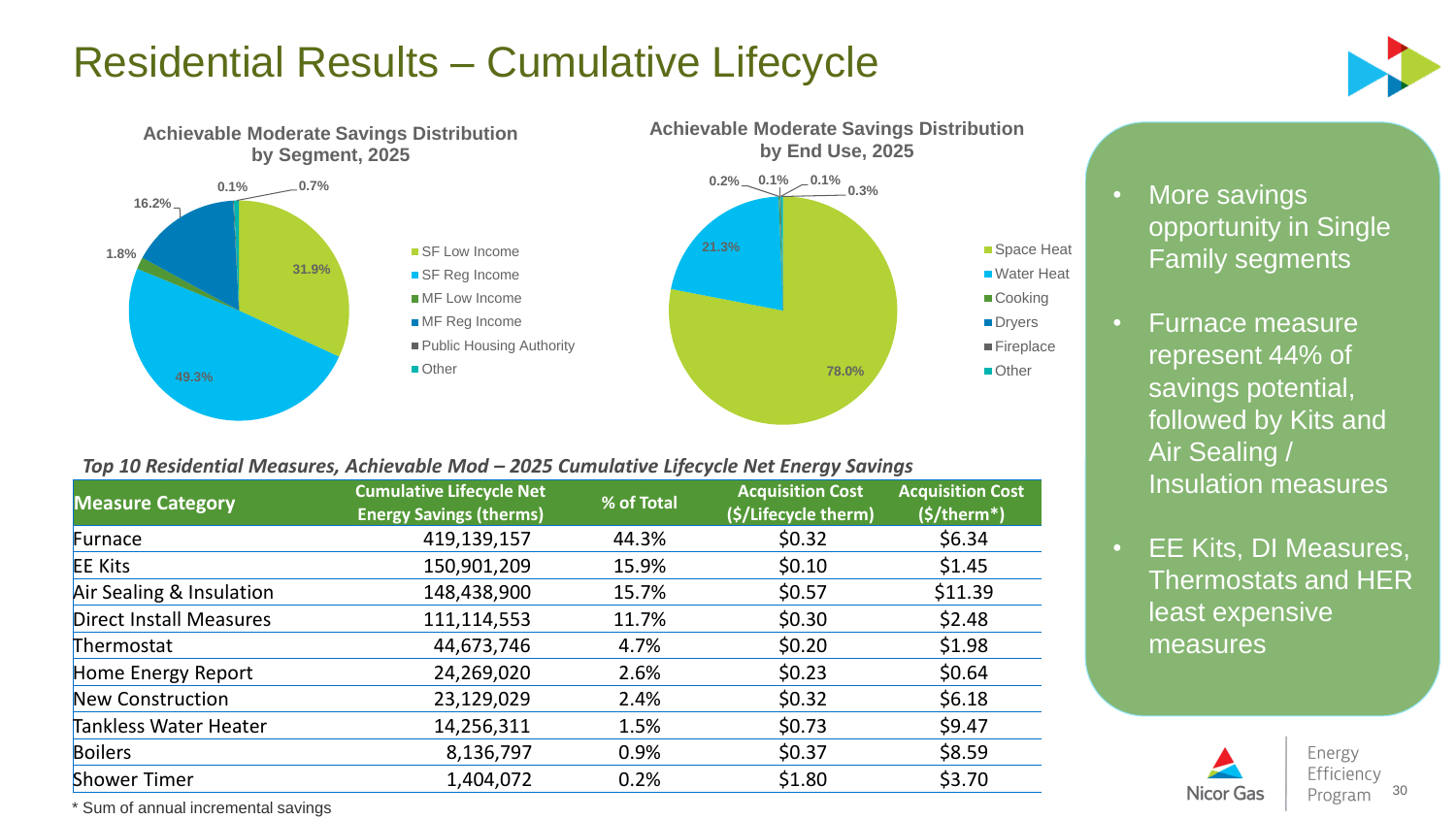### Residential Results – Cumulative Lifecycle





• Furnace represents largest opportunity in savings, but moderately expensive

• EE Kits show largest opportunity for increased savings at lowest acquisition cost



\* Shower Timer = \$1.80/lifecycle therm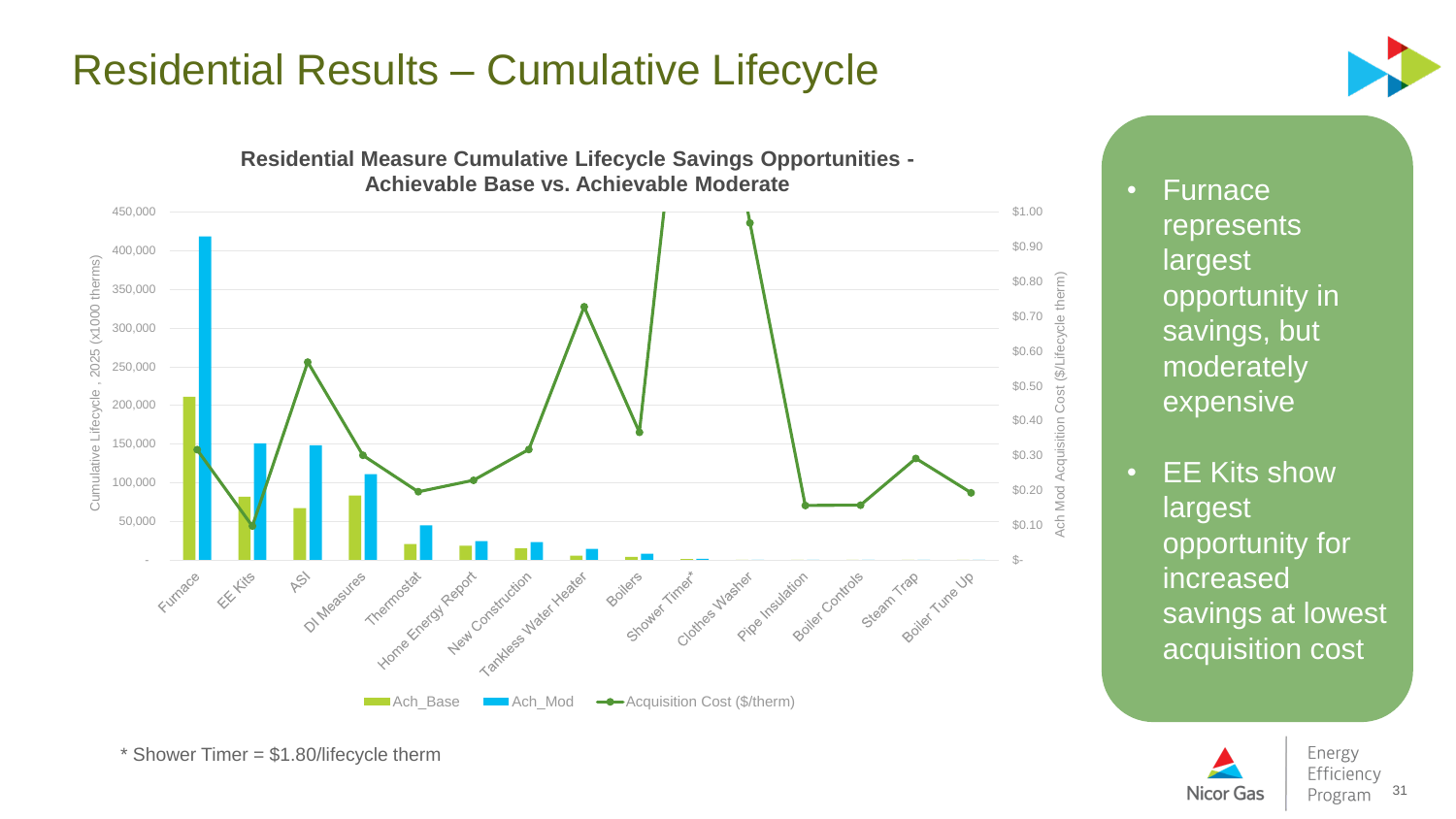### Non-Residential Results – Cumulative Persisting Annual Savings (CPAS)





#### **Non-Residential CPAS Net Energy Savings Potential by Year and Scenario**

*Non-Residential Net Energy (x1,000 therms) Savings Potential by Scenario, by Year - CPAS*

|                                                                             | 2022   | 2023    | 2024    | 2025    | 4-year Avg. |
|-----------------------------------------------------------------------------|--------|---------|---------|---------|-------------|
| <b>CPAS Net Energy Savings Potential (x1,000 Therms)</b>                    |        |         |         |         |             |
| Technical                                                                   | 53,392 | 106,383 | 158,972 | 209,076 | 52,269      |
| Economic                                                                    | 49,685 | 98,996  | 147,934 | 194,773 | 48,693      |
| Achievable Max                                                              | 12,734 | 28,607  | 47,622  | 68,718  | 17,179      |
| Achievable Moderate                                                         | 9,721  | 20,751  | 33,083  | 46,152  | 11,538      |
| Achievable Base                                                             | 6,383  | 12,718  | 19,005  | 25,036  | 6,259       |
| <b>CPAS Net Energy Savings Potential - % of Current Year Portfolio Load</b> |        |         |         |         |             |
| Technical                                                                   | 2.3%   | 4.5%    | 6.8%    | 9.1%    | 2.3%        |
| Economic                                                                    | 2.1%   | 4.2%    | 6.4%    | 8.4%    | 2.1%        |
| Achievable Max                                                              | 0.5%   | 1.2%    | 2.0%    | 3.0%    | 0.7%        |
| Achievable Moderate                                                         | 0.4%   | 0.9%    | 1.4%    | 2.0%    | 0.5%        |
| Achievable Base                                                             | 0.3%   | 0.5%    | 0.9%    | 1.1%    | 0.3%        |

• An additional 5.2M therms savings per year feasible under Achievable Mod scenario, absent budget constraints

• Average annual baseline forecast reduction of 0.3% (Ach Base) to 0.5% (Ach Mod) feasible

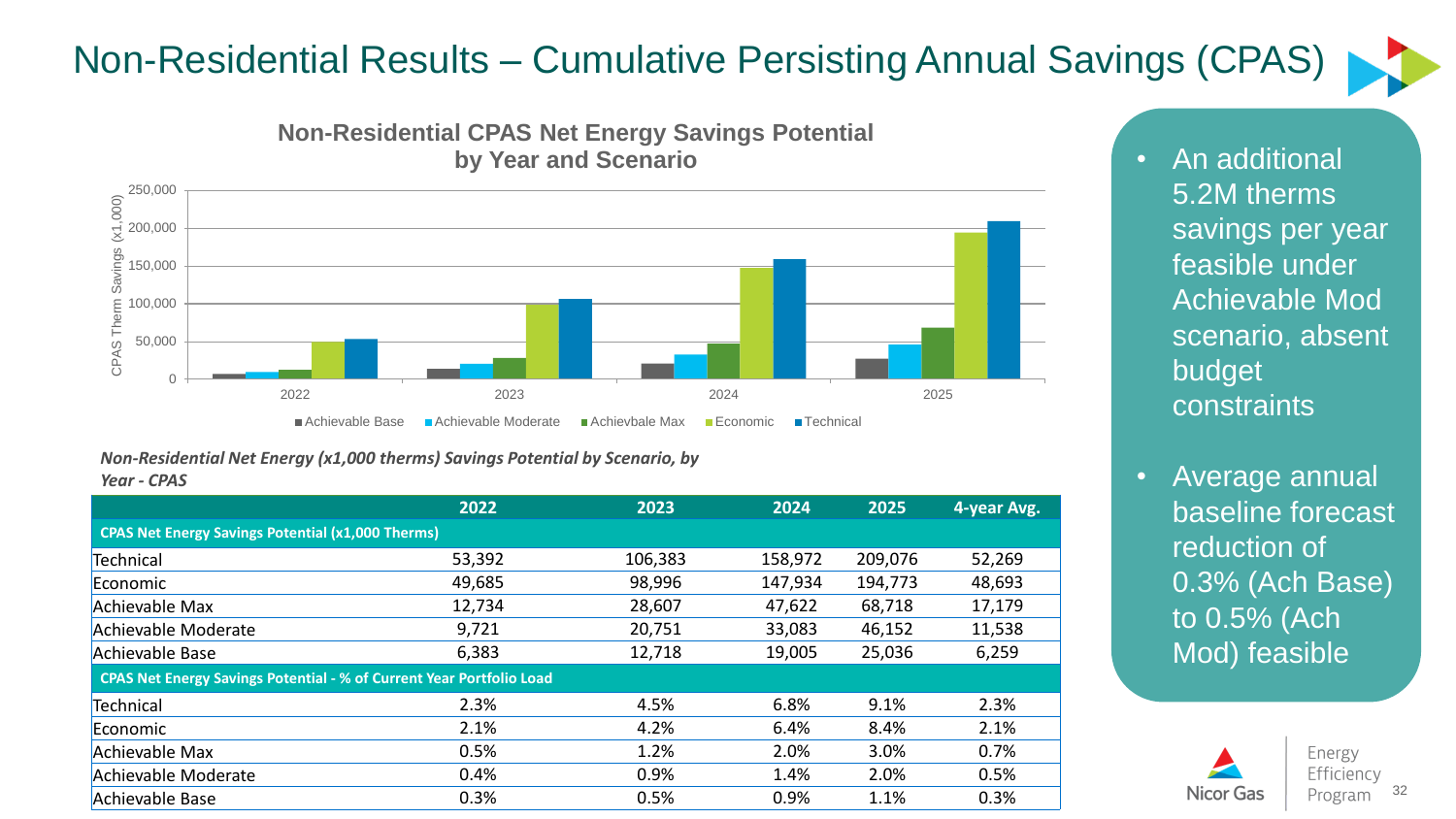### Non-Residential Results – Cumulative Persisting Annual Savings (CPAS)





#### *Residential Acquisition Cost and TRC by Scenario*

| <b>Measure Category</b> | 2022-2025 Program<br>Costs (\$Million)** | 2022-2025 Net Savings*<br>$(x1,000)$ Therms) | <b>Acquisition Costs</b><br>(S/Therms) | <b>TRC</b> |
|-------------------------|------------------------------------------|----------------------------------------------|----------------------------------------|------------|
| Achievable Max          | \$317                                    | 69,665                                       | \$4.55                                 | 2.5        |
| Achievable Moderate     | \$121                                    | 46,753                                       | \$2.58                                 | 2.5        |
| Achievable Base         | \$47                                     | 25,296                                       | \$1.84                                 | 2.4        |

\* Sum of annual incremental savings

\*\* Does not include portfolio level fixed costs

#### • Non-Res acquisition cost less expensive than residential portfolio

• Additional \$74M (\$18.5M per year) needed to acquire entire Achievable mod opportunity

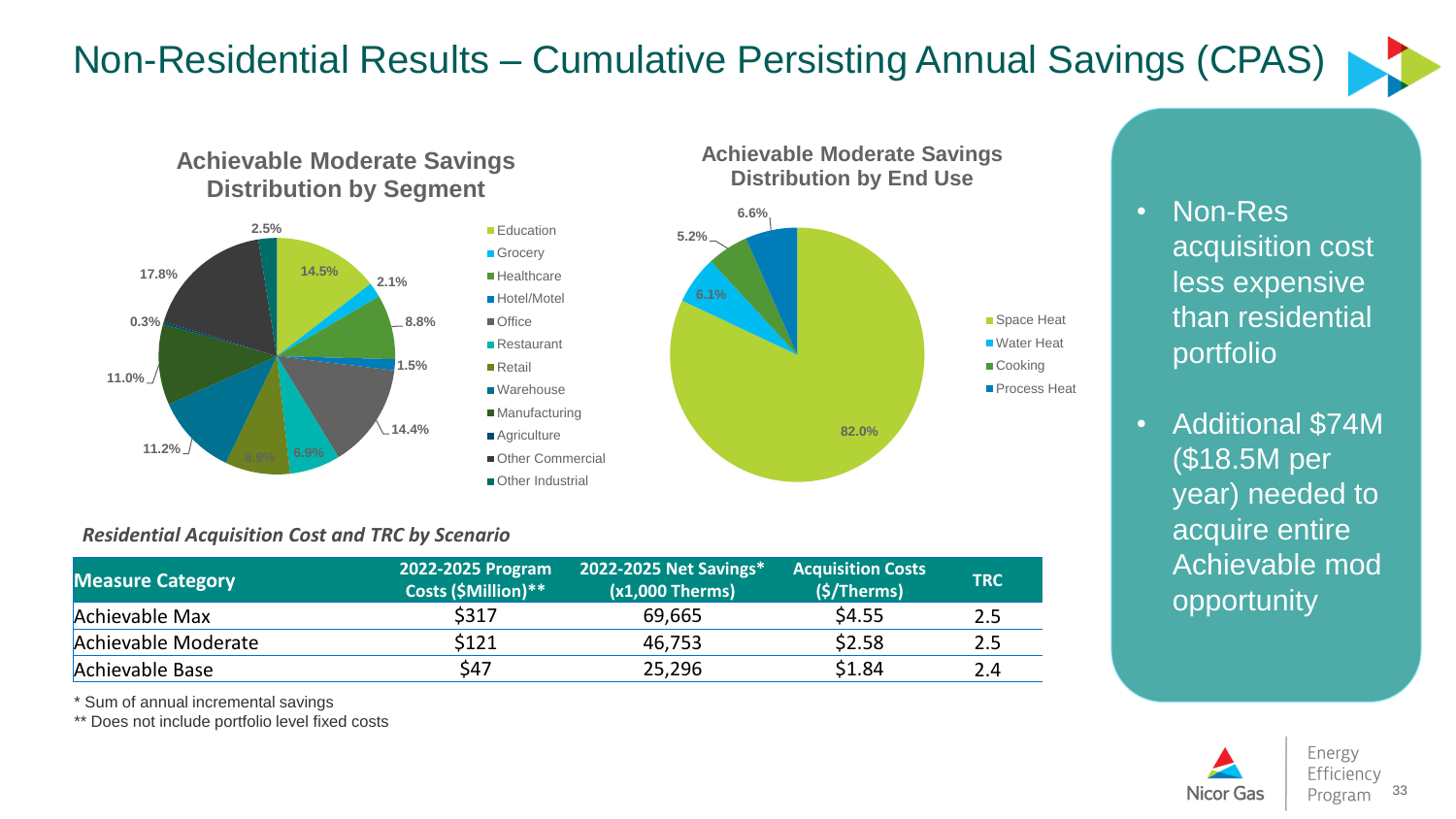## Non-Residential Results – Cumulative Lifecycle



#### *Top 10 Non-Residential Measures, Achievable Mod – 2025 Cumulative Lifecycle Net Energy Savings*

| <b>Measure Category</b> | <b>Cumulative Lifecycle</b><br><b>Net Savings (therms)</b> | % of Total | <b>Acquisition Cost</b><br>(\$/Lifecycle therm) | <b>Acquisition Cost</b><br>$(S/therm*)$ |
|-------------------------|------------------------------------------------------------|------------|-------------------------------------------------|-----------------------------------------|
| <b>Custom Project</b>   | 131,448,567                                                | 24.3%      | \$0.22                                          | \$4.42                                  |
| <b>Steam Trap</b>       | 100,431,441                                                | 18.6%      | \$0.13                                          | \$0.76                                  |
| Furnace                 | 88,969,511                                                 | 16.5%      | \$0.23                                          | \$3.25                                  |
| <b>Boiler</b>           | 53,563,999                                                 | 9.9%       | \$0.27                                          | \$6.82                                  |
| <b>Boiler Controls</b>  | 52,664,929                                                 | 9.8%       | \$0.03                                          | \$0.69                                  |
| <b>CFS Equipment</b>    | 28,811,227                                                 | 5.3%       | \$0.17                                          | \$1.99                                  |
| <b>DCV</b>              | 19,813,808                                                 | 3.7%       | \$0.31                                          | \$3.07                                  |
| Pipe Insulation         | 17,684,307                                                 | 3.3%       | \$0.05                                          | \$0.78                                  |
| <b>SEM</b>              | 8,718,279                                                  | 1.6%       | \$0.15                                          | \$0.75                                  |
| Thermostat              | 5,711,142                                                  | 1.1%       | \$0.10                                          | \$0.72                                  |

• Savings opportunity evenly distributed among segments

- Custom Projects represent largest opportunity (24%), followed by Steam Traps and **Furnaces**
- Steam Traps and Boiler controls least expensive measures with large opportunity



Energy Efficiency Program 34

\* Sum of annual incremental savings